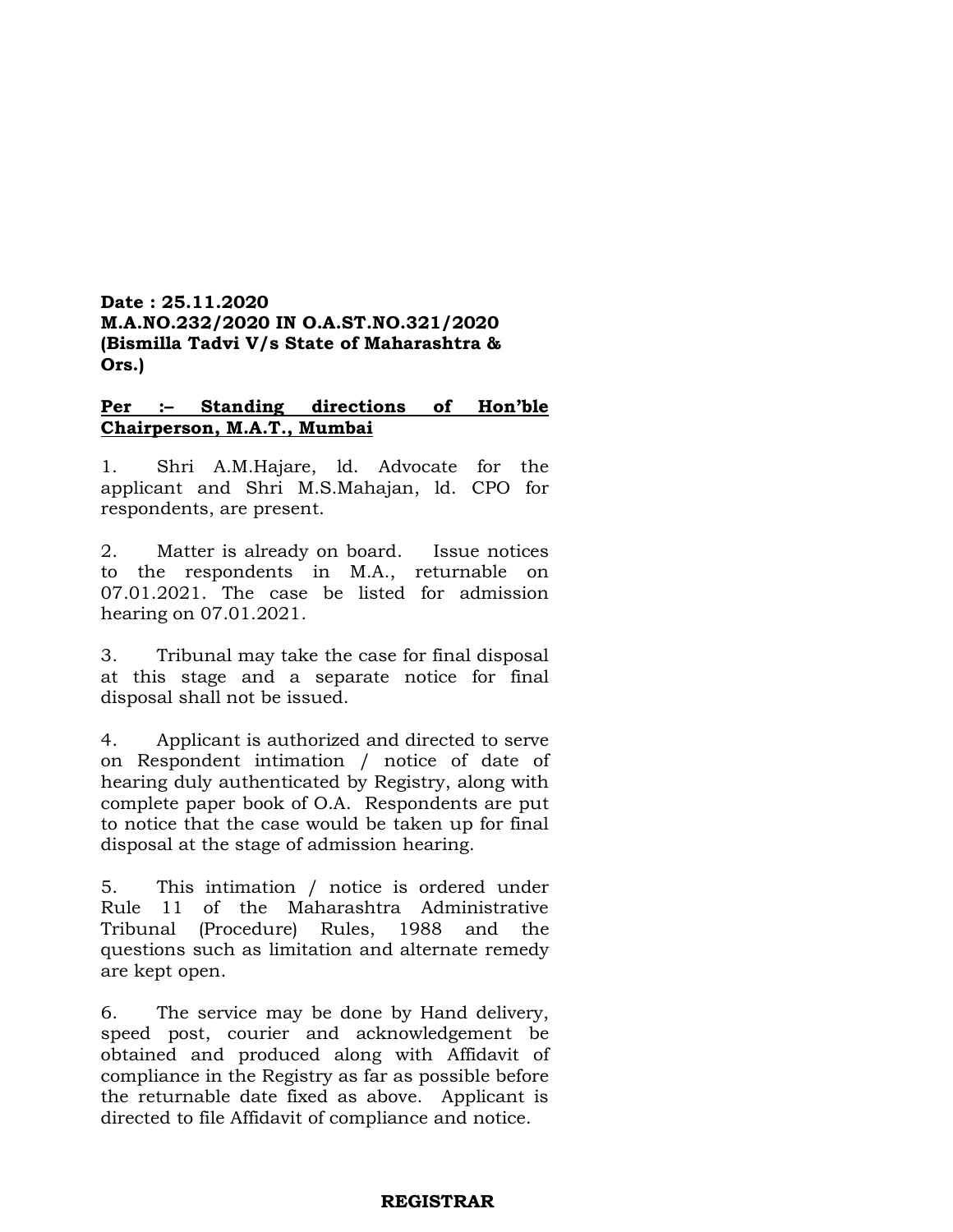# **Date : 25.11.2020 ORIGINAL APPLICATION NO.512/2020 (Shubash Kadam V/s State of Maharashtra & Ors.)**

# **Per :– Standing directions of Hon'ble Chairperson, M.A.T., Mumbai**

1. Shri Santosh C. Bhosle, ld. Advocate for the applicant and Smt. Priya Bharaswadkar, ld. PO for respondents, are present.

2. Circulation is granted. Issue notices to the respondents, returnable on 08.01.2021. The case be listed for admission hearing on 08.01.2021.

3. Tribunal may take the case for final disposal at this stage and a separate notice for final disposal shall not be issued.

4. Applicant is authorized and directed to serve on Respondent intimation / notice of date of hearing duly authenticated by Registry, along with complete paper book of O.A. Respondents are put to notice that the case would be taken up for final disposal at the stage of admission hearing.

5. This intimation / notice is ordered under Rule 11 of the Maharashtra Administrative Tribunal (Procedure) Rules, 1988 and the questions such as limitation and alternate remedy are kept open.

6. The service may be done by Hand delivery, speed post, courier and acknowledgement be obtained and produced along with Affidavit of compliance in the Registry as far as possible before the returnable date fixed as above. Applicant is directed to file Affidavit of compliance and notice.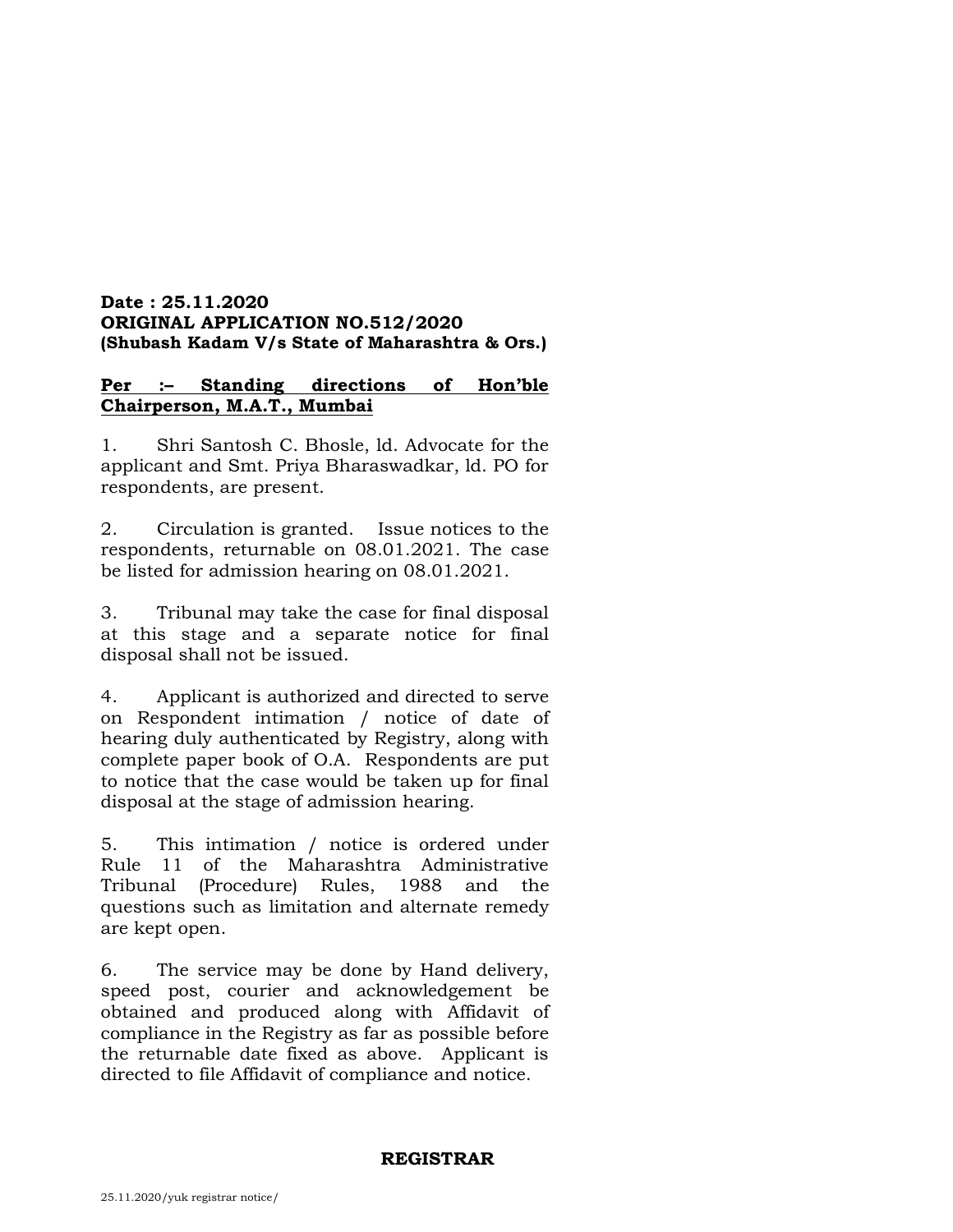# **Date : 25.11.2020 O.A.NO.514/2020 (Shri Kamlakar Baburao Kulkarni V/s State of Maharashtra & Ors.)**

# **Per :– Standing directions of Hon'ble Chairperson, M.A.T., Mumbai**

1. Shri A.S. Deshmukh, ld. Advocate for the applicant and Shri M.P. Gude, ld. P.O. for respondents, are present.

2. Circulation is granted. Issue notices to the respondents, returnable on 12.01.2021. The case be listed for admission hearing on 12.01.2021.

3. Tribunal may take the case for final disposal at this stage and a separate notice for final disposal shall not be issued.

4. Applicant is authorized and directed to serve on Respondent intimation / notice of date of hearing duly authenticated by Registry, along with complete paper book of case. Respondents are put to notice that the case would be taken up for final disposal at the stage of admission hearing.

5. This intimation / notice is ordered under Rule 11 of the Maharashtra Administrative Tribunal (Procedure) Rules, 1988 and the questions such as limitation and alternate remedy are kept open.

6. The service may be done by Hand delivery, speed post, courier and acknowledgement be obtained and produced along with Affidavit of compliance in the Registry as far as possible before the returnable date fixed as above. Applicant is directed to file Affidavit of compliance and notice.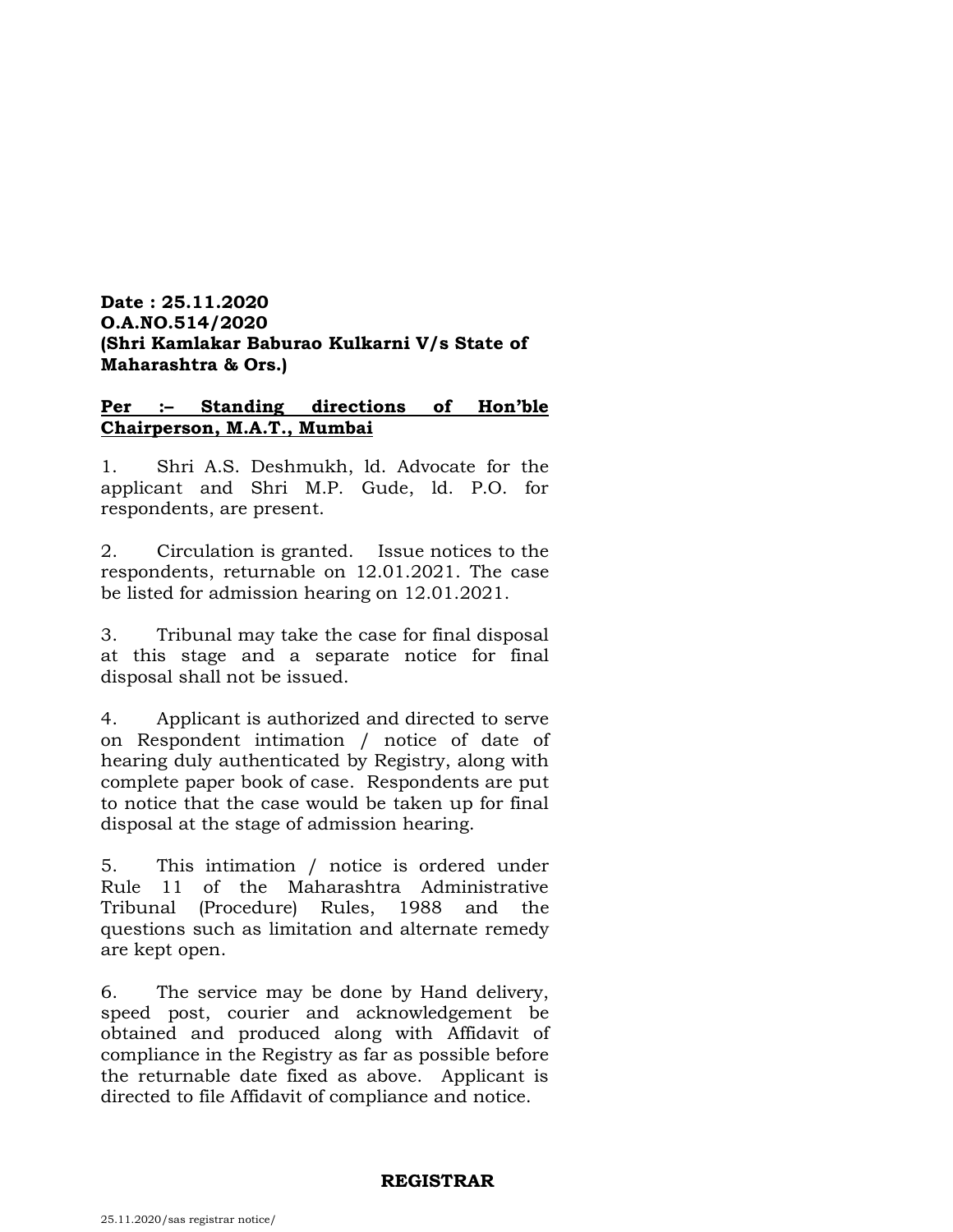# **Date : 25.11.2020 O.A.NO.507/2020 (Shri Anil Suresh Burkul V/s State of Maharashtra & Ors.)**

# **Per :– Standing directions of Hon'ble Chairperson, M.A.T., Mumbai**

1. Shri Suresh D. Dhongde, ld. Advocate for the applicant and Shri V.R. Bhumkar, ld. P.O. for respondents, are present.

2. Circulation is granted. Issue notices to the respondents, returnable on 13.01.2021. The case be listed for admission hearing on 13.01.2021.

3. Tribunal may take the case for final disposal at this stage and a separate notice for final disposal shall not be issued.

4. Applicant is authorized and directed to serve on Respondent intimation / notice of date of hearing duly authenticated by Registry, along with complete paper book of case. Respondents are put to notice that the case would be taken up for final disposal at the stage of admission hearing.

5. This intimation / notice is ordered under Rule 11 of the Maharashtra Administrative Tribunal (Procedure) Rules, 1988 and the questions such as limitation and alternate remedy are kept open.

6. The service may be done by Hand delivery, speed post, courier and acknowledgement be obtained and produced along with Affidavit of compliance in the Registry as far as possible before the returnable date fixed as above. Applicant is directed to file Affidavit of compliance and notice.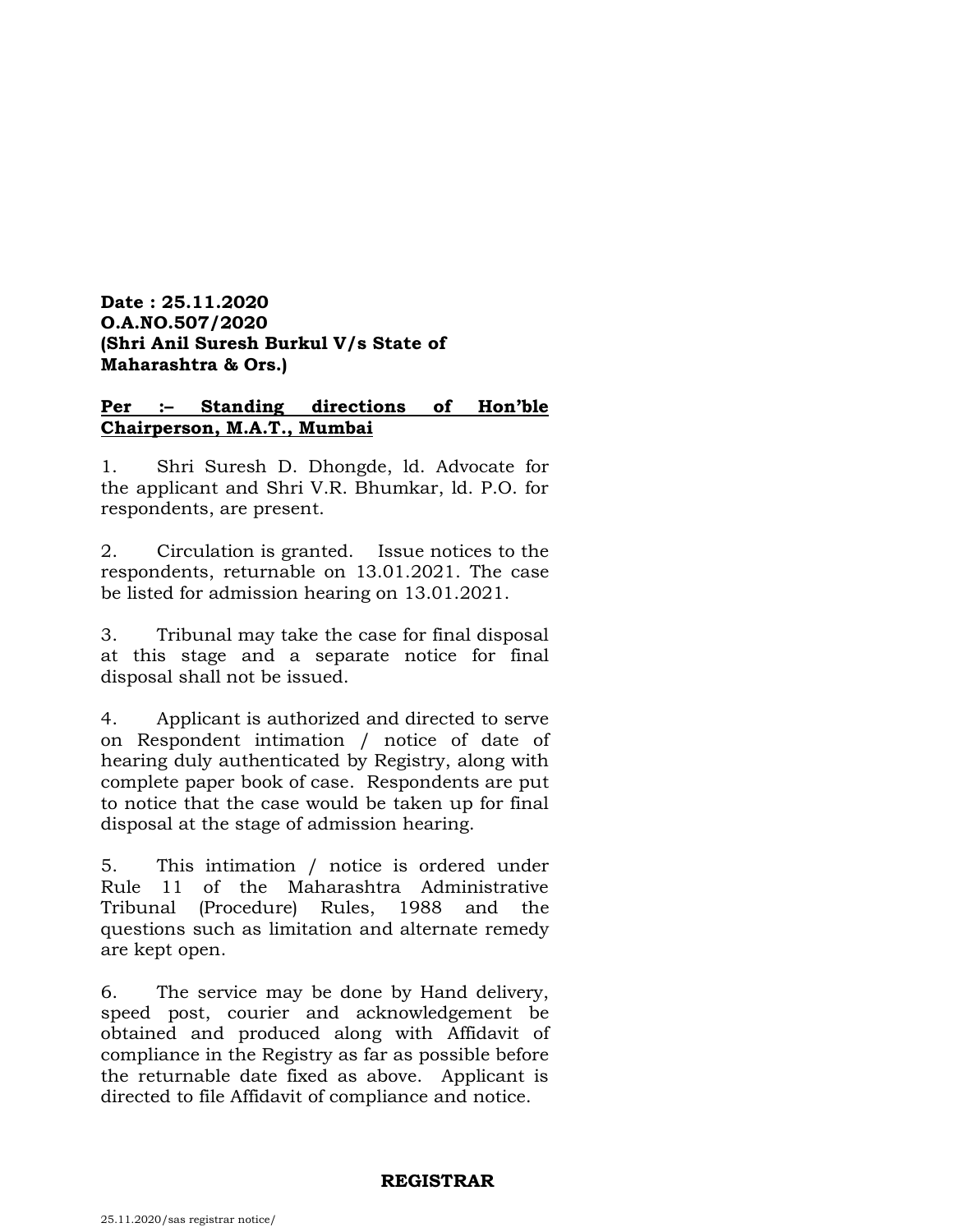# **Date : 25.11.2020 C.P.NO.21/2020 IN O.A.NO.236/2020 (Shri Prakash Uttamrao Hasnabade V/s State of Maharashtra & Ors.)**

# **Per :– Standing directions of Hon'ble Chairperson, M.A.T., Mumbai**

1. Shri P.S. Anerao, ld. Advocate for the applicant and Shri M.S. Mahajan, ld. C.P.O. for respondents, are present.

2. Circulation is granted. Issue notices to the respondents, returnable on 11.01.2021. The case be listed for admission hearing on 11.01.2021.

3. Tribunal may take the case for final disposal at this stage and a separate notice for final disposal shall not be issued.

4. Applicant is authorized and directed to serve on Respondent intimation / notice of date of hearing duly authenticated by Registry, along with complete paper book of case. Respondents are put to notice that the case would be taken up for final disposal at the stage of admission hearing.

5. This intimation / notice is ordered under Rule 11 of the Maharashtra Administrative Tribunal (Procedure) Rules, 1988 and the questions such as limitation and alternate remedy are kept open.

6. The service may be done by Hand delivery, speed post, courier and acknowledgement be obtained and produced along with Affidavit of compliance in the Registry as far as possible before the returnable date fixed as above. Applicant is directed to file Affidavit of compliance and notice.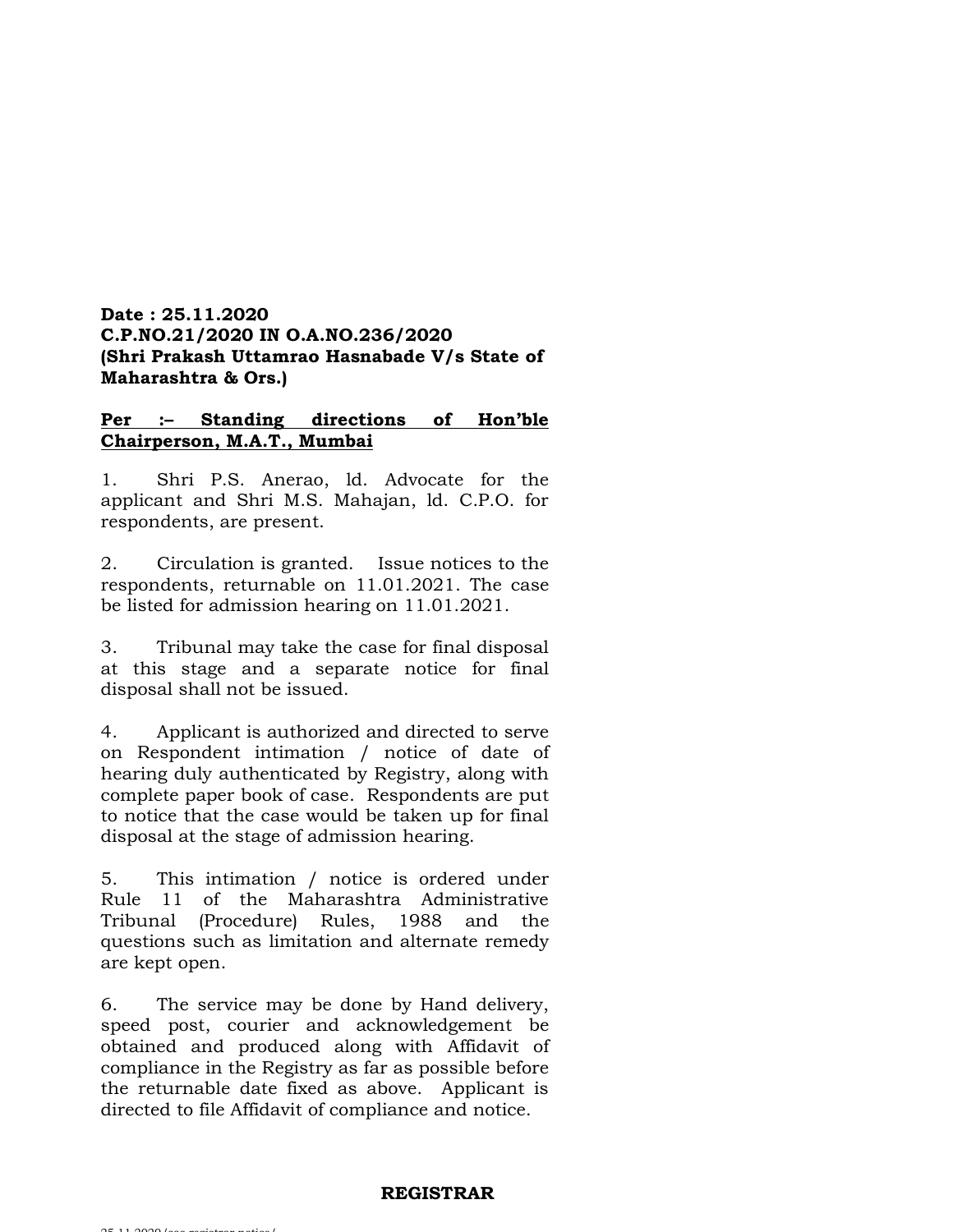# **Date : 25.11.2020 C.P.NO.22/2020 IN O.A.NO.237/2020 (Shri Datta Ashok Cheke V/s State of Maharashtra & Ors.)**

# **Per :– Standing directions of Hon'ble Chairperson, M.A.T., Mumbai**

1. Shri P.S. Anerao, ld. Advocate for the applicant and Shri M.S. Mahajan, ld. C.P.O. for respondents, are present.

2. Circulation is granted. Issue notices to the respondents, returnable on 11.01.2021. The case be listed for admission hearing on 11.01.2021.

3. Tribunal may take the case for final disposal at this stage and a separate notice for final disposal shall not be issued.

4. Applicant is authorized and directed to serve on Respondent intimation / notice of date of hearing duly authenticated by Registry, along with complete paper book of case. Respondents are put to notice that the case would be taken up for final disposal at the stage of admission hearing.

5. This intimation / notice is ordered under Rule 11 of the Maharashtra Administrative Tribunal (Procedure) Rules, 1988 and the questions such as limitation and alternate remedy are kept open.

6. The service may be done by Hand delivery, speed post, courier and acknowledgement be obtained and produced along with Affidavit of compliance in the Registry as far as possible before the returnable date fixed as above. Applicant is directed to file Affidavit of compliance and notice.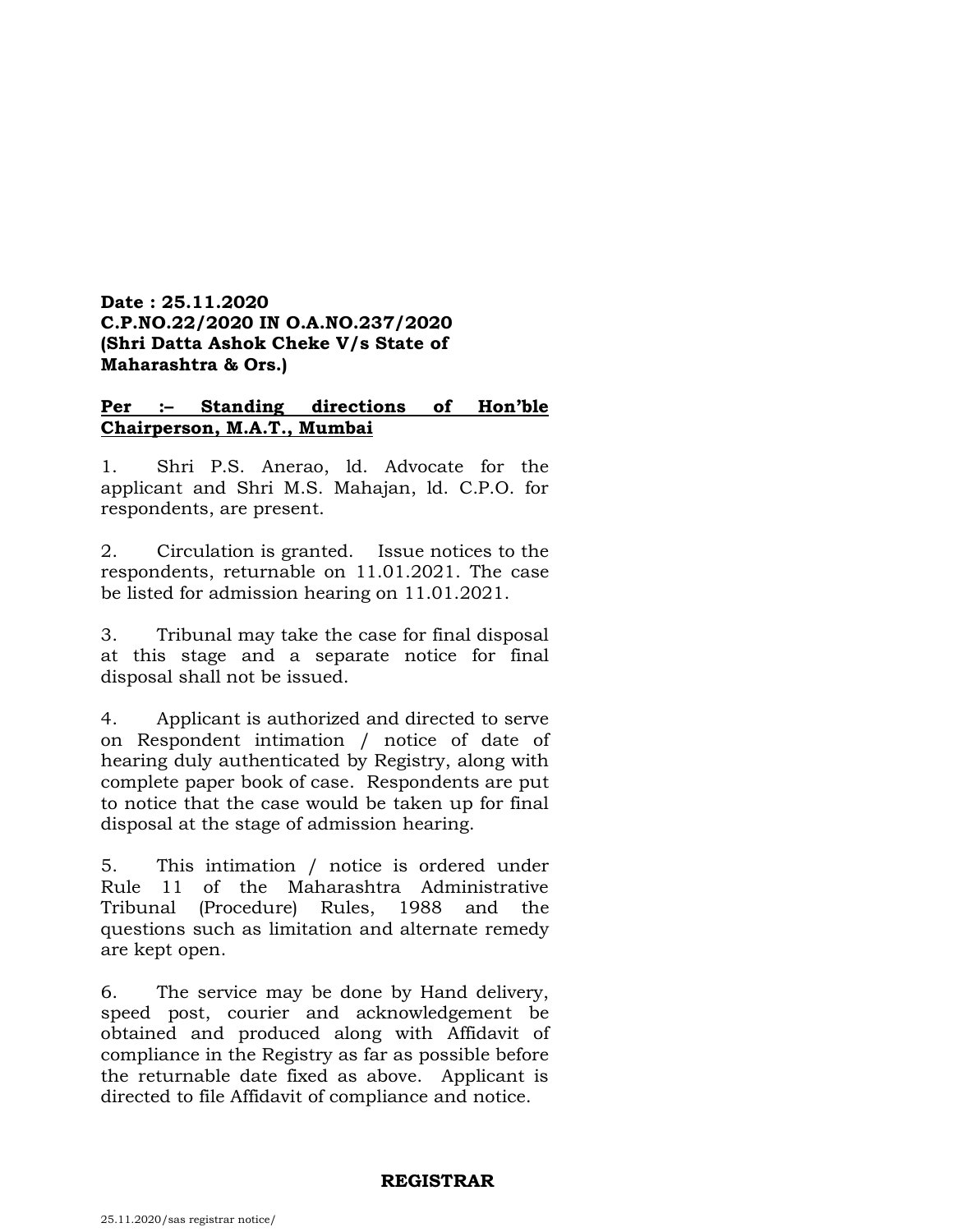# **Date : 25.11.2020 M.A.NO.283/2020 IN O.A.NO.75/2020 (Shri Jitendra Vitthal Sarde V/s State of Maharashtra & Ors.)**

# **Per :– Standing directions of Hon'ble Chairperson, M.A.T., Mumbai**

1. Shri K.B. Bhise and Shri G.V. Patil, ld. Advocates for the applicant and Shri M.P. Gude, ld. P.O. for respondents, are present.

2. Circulation is granted. Issue notices to the respondents in M.A.No.283/2020, returnable on 13.01.2021. The case be listed for admission hearing on 13.01.2021.

3. Tribunal may take the case for final disposal at this stage and a separate notice for final disposal shall not be issued.

4. Applicant is authorized and directed to serve on Respondent intimation / notice of date of hearing duly authenticated by Registry, along with complete paper book of case. Respondents are put to notice that the case would be taken up for final disposal at the stage of admission hearing.

5. This intimation / notice is ordered under Rule 11 of the Maharashtra Administrative Tribunal (Procedure) Rules, 1988 and the questions such as limitation and alternate remedy are kept open.

6. The service may be done by Hand delivery, speed post, courier and acknowledgement be obtained and produced along with Affidavit of compliance in the Registry as far as possible before the returnable date fixed as above. Applicant is directed to file Affidavit of compliance and notice.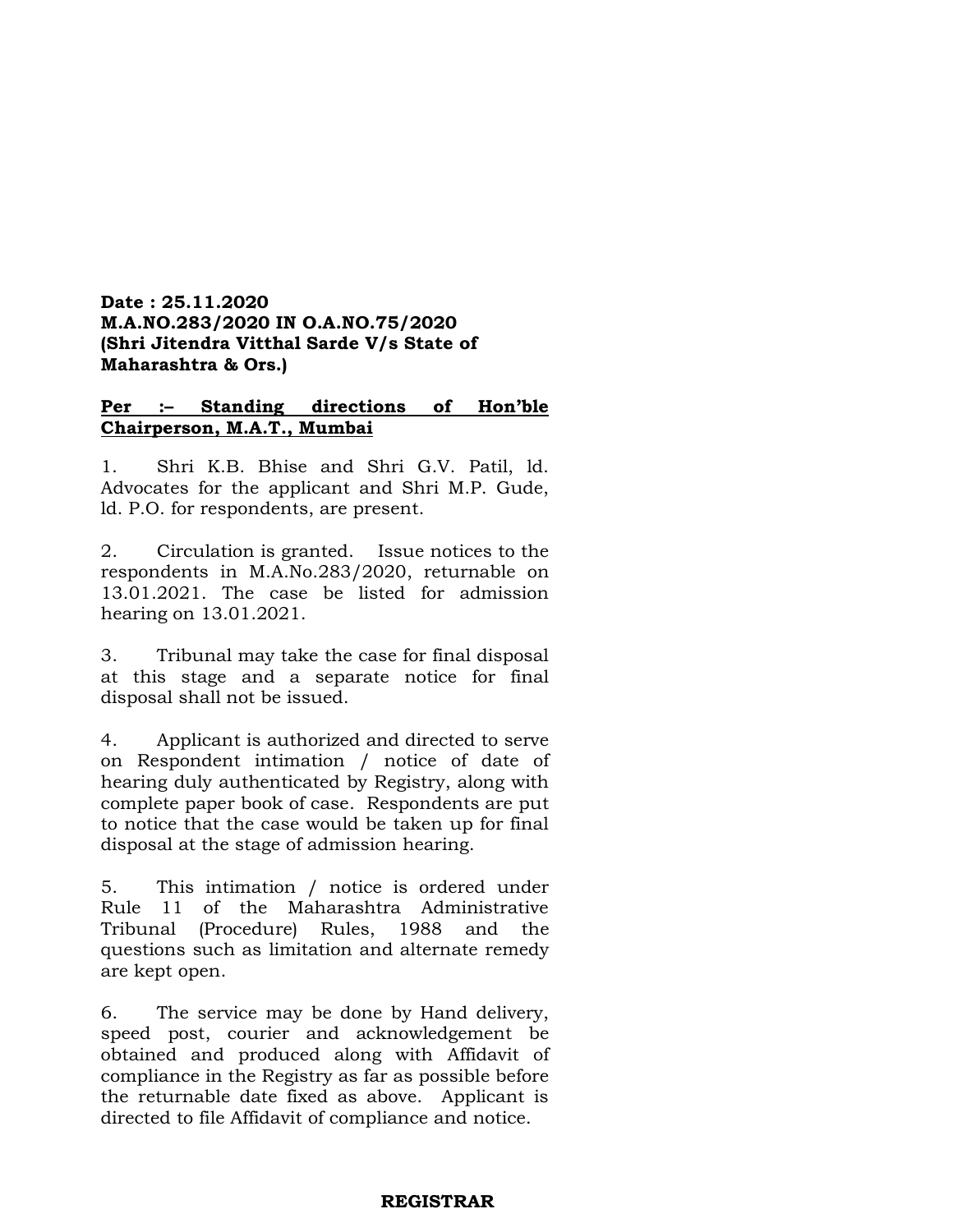# **Date : 25.11.2020 M.A.NO.145/2020 IN M.A.ST.NO.362/2020 IN O.A.ST.363/2020 (Shri Dnyanba Nagorao Dhapse & Ors. V/s State of Maharashtra & Ors.)**

# **Per :– Standing directions of Hon'ble Chairperson, M.A.T., Mumbai**

1. Shri G.L. Deshpande, ld. Advocate for the applicant and Shri N.U. Yadav, ld. P.O. for respondents, are present.

2. Circulation is granted. Issue notices to the respondents in M.A.No.145/2020, returnable on 07.01.2021. The case be listed for admission hearing on 07.01.2021.

3. Tribunal may take the case for final disposal at this stage and a separate notice for final disposal shall not be issued.

4. Applicant is authorized and directed to serve on Respondent intimation / notice of date of hearing duly authenticated by Registry, along with complete paper book of case. Respondents are put to notice that the case would be taken up for final disposal at the stage of admission hearing.

5. This intimation / notice is ordered under Rule 11 of the Maharashtra Administrative Tribunal (Procedure) Rules, 1988 and the questions such as limitation and alternate remedy are kept open.

6. The service may be done by Hand delivery, speed post, courier and acknowledgement be obtained and produced along with Affidavit of compliance in the Registry as far as possible before the returnable date fixed as above. Applicant is directed to file Affidavit of compliance and notice.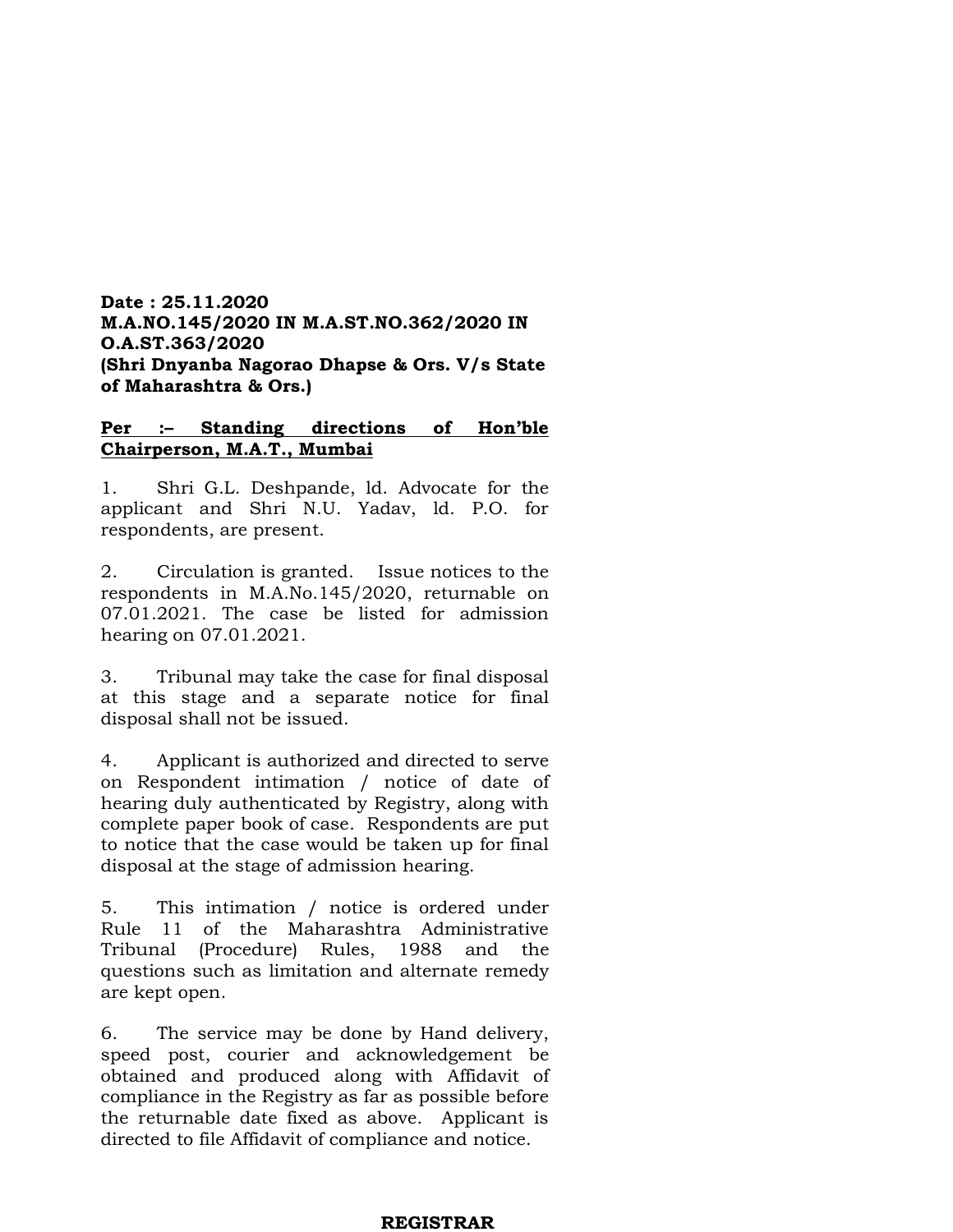**Date : 25.11.2020 M.A.NO.146/2020 IN M.A.ST.NO.418/2020 IN O.A.ST.419/2020 (Maharashtra Rajya Pashu Sawardhan Abhiyantriki Karmachari Sanghatana V/s State of Maharashtra & Ors.)**

#### **Per :– Standing directions of Hon'ble Chairperson, M.A.T., Mumbai**

1. Shri G.L. Deshpande, ld. Advocate for the applicant and Shri N.U. Yadav, ld. P.O. for respondents, are present.

2. Circulation is granted. Issue notices to the respondents in M.A.No.146/2020, returnable on 07.01.2021. The case be listed for admission hearing on 07.01.2021.

3. Tribunal may take the case for final disposal at this stage and a separate notice for final disposal shall not be issued.

4. Applicant is authorized and directed to serve on Respondent intimation / notice of date of hearing duly authenticated by Registry, along with complete paper book of case. Respondents are put to notice that the case would be taken up for final disposal at the stage of admission hearing.

5. This intimation / notice is ordered under Rule 11 of the Maharashtra Administrative Tribunal (Procedure) Rules, 1988 and the questions such as limitation and alternate remedy are kept open.

6. The service may be done by Hand delivery, speed post, courier and acknowledgement be obtained and produced along with Affidavit of compliance in the Registry as far as possible before the returnable date fixed as above. Applicant is directed to file Affidavit of compliance and notice.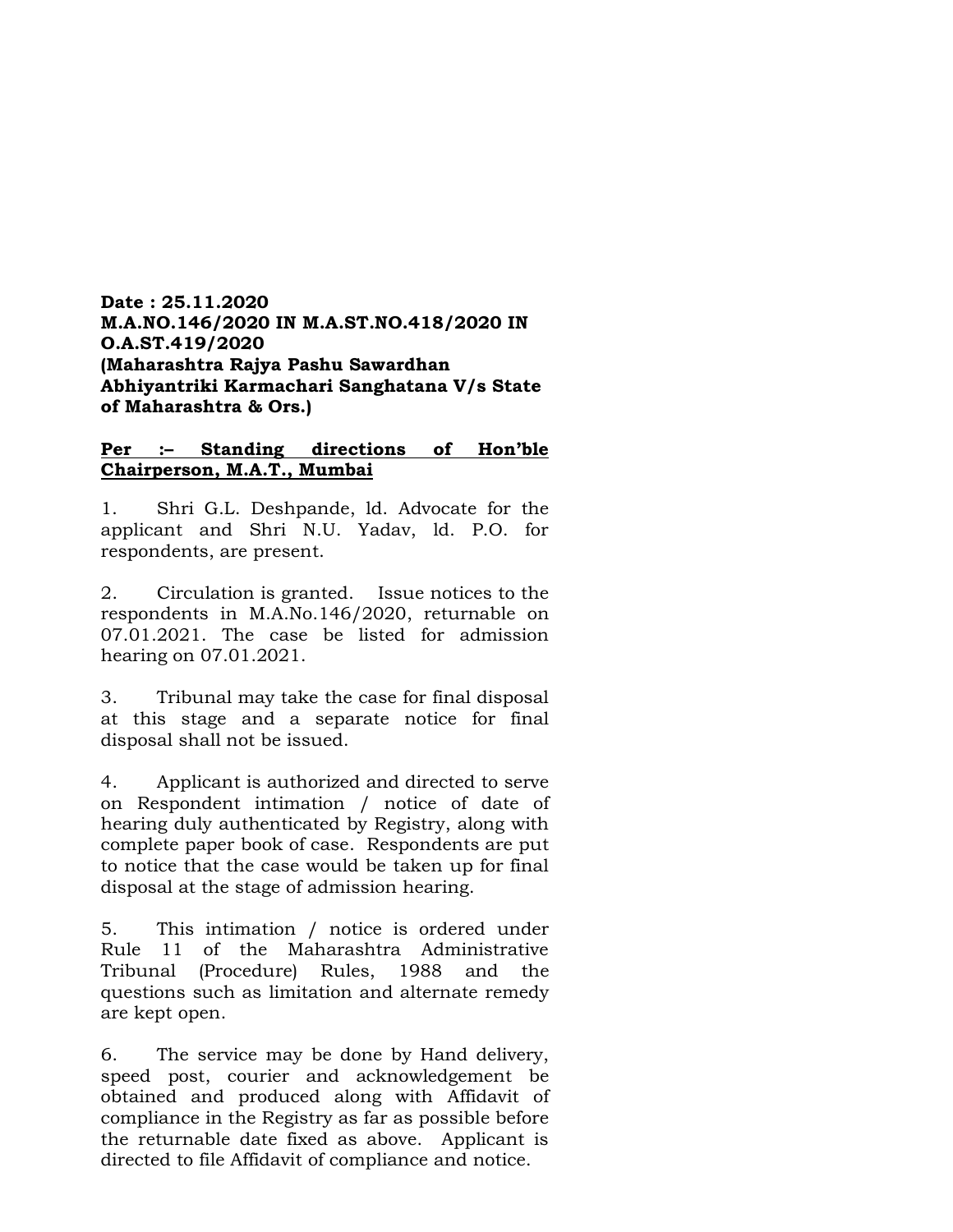# **Date : 25.11.2020**

# **O.A. No. 486/2020**

(Jitendra S. Raut Vs. The State of Maharashtra & Ors.)

# **Per :– Standing directions of Hon'ble Chairperson, M.A.T., Mumbai-**

1. Smt. M.G. Kasturkar, learned Advocate holding for Smt. M.A. Kulkarni, learned Advocate for the applicant and Smt. Priya R. Bharaswadkar, learned Presenting Officer for the respondents, are present.

2. Circulation is granted. Issue notice to the respondents, returnable on 11.01.2021. The case be listed for admission hearing on 11.01.2021.

3. Tribunal may take the case for final disposal at this stage and a separate notice for final disposal shall not be issued.

4. Applicant is authorized and directed to serve on Respondent intimation / notice of date of hearing duly authenticated by Registry, along with complete paper book of O.A. Respondents are put to notice that the case would be taken up for final disposal at the stage of admission hearing.

5. This intimation / notice is ordered under Rule 11 of the Maharashtra Administrative Tribunal (Procedure) Rules, 1988 and the questions such as limitation and alternate remedy are kept open.

6. The service may be done by Hand delivery, speed post, courier and acknowledgement be obtained and produced along with Affidavit of compliance in the Registry as far as possible before the returnable date fixed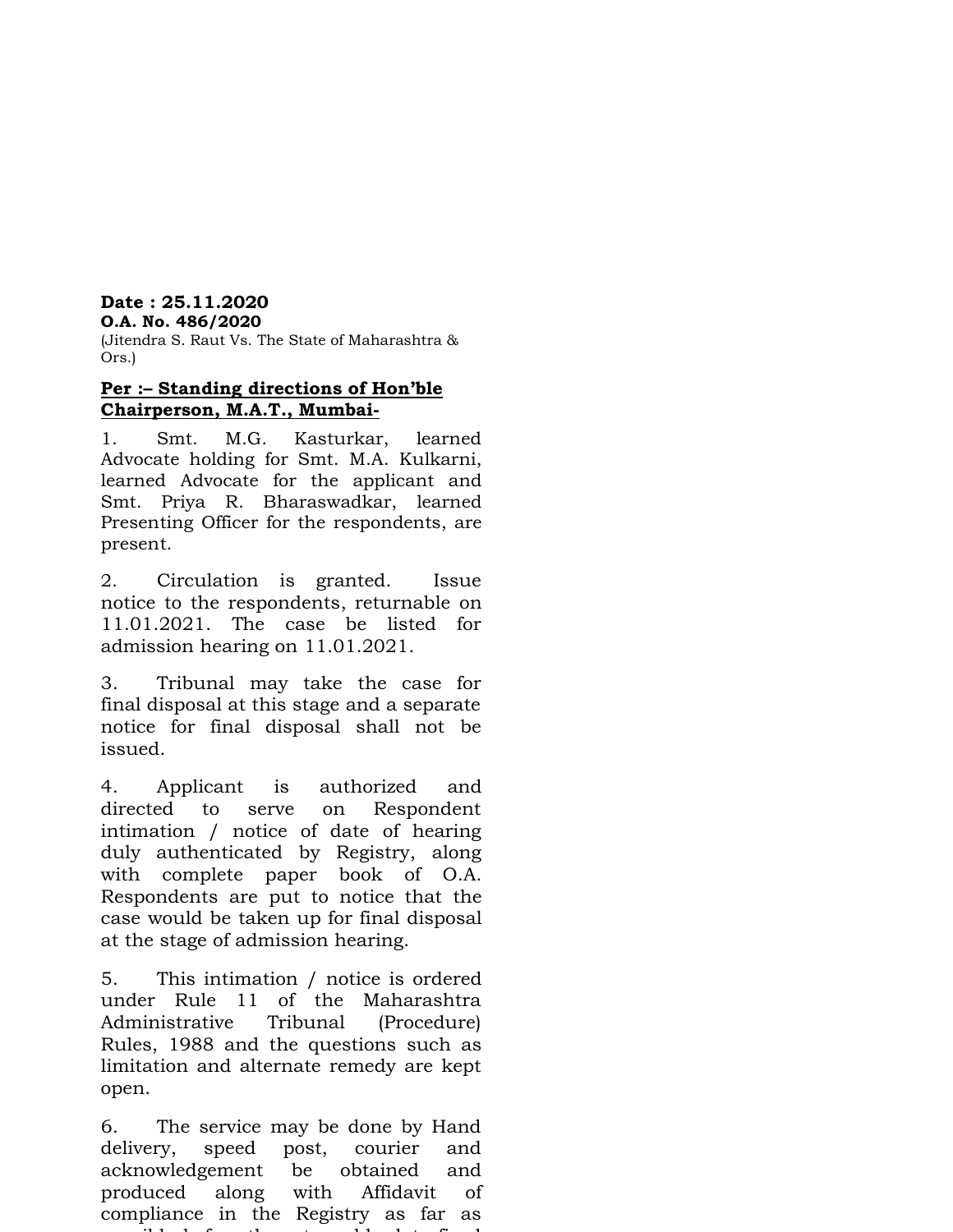# **Date : 25.11.2020**

# **O.A. No. 513/2020**

(Uttam S. Varpade Vs. The State of Maharashtra & Ors.)

# **Per :– Standing directions of Hon'ble Chairperson, M.A.T., Mumbai-**

1. Shri P.B. Rakhunde, learned Advocate for the applicant and Shri M.S. Mahajan, learned Chief Presenting Officer for the respondents, are present.

2. Circulation is granted. Issue notice to the respondents, returnable on 08.01.2021. The case be listed for admission hearing on 08.01.2021.

3. Tribunal may take the case for final disposal at this stage and a separate notice for final disposal shall not be issued.

4. Applicant is authorized and directed to serve on Respondent intimation / notice of date of hearing duly authenticated by Registry, along with complete paper book of case. Respondents are put to notice that the case would be taken up for final disposal at the stage of admission hearing.

5. This intimation / notice is ordered under Rule 11 of the Maharashtra Administrative Tribunal (Procedure) Rules, 1988 and the questions such as limitation and alternate remedy are kept open.

6. The service may be done by Hand delivery, speed post, courier and acknowledgement be obtained and produced along with Affidavit of compliance in the Registry as far as possible before the returnable date fixed as above. Applicant is directed to file Affidavit of compliance and notice.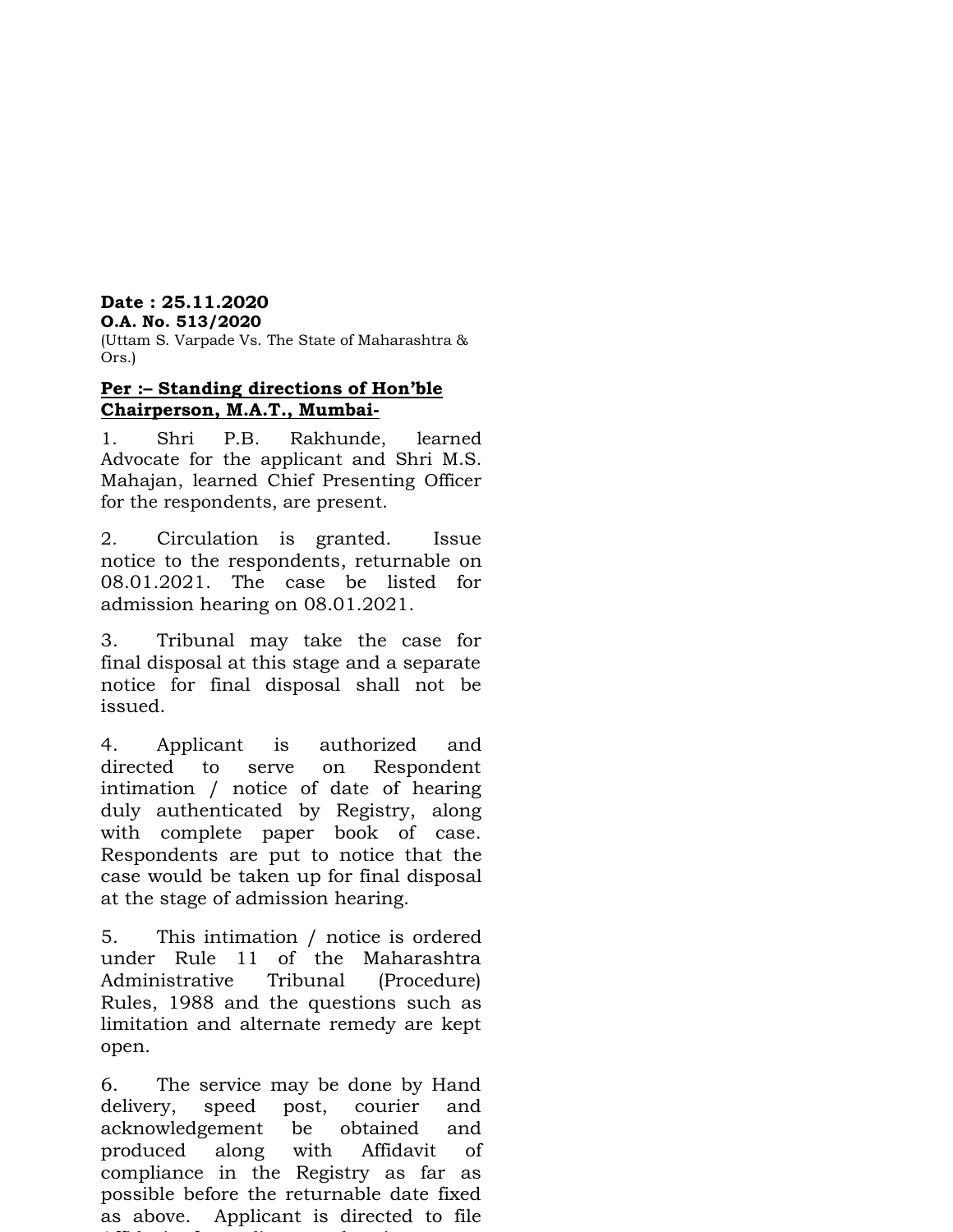# **Date : 25.11.2020 O.A. No. 511/2020**

(Ambadas E. Kolekar Vs. The State of Maharashtra & Ors.)

# **Per :– Standing directions of Hon'ble Chairperson, M.A.T., Mumbai-**

1. Shri G.M. Ghongde, learned Advocate holding for Shri S.G. Chapalgaonkar, learned Advocate for the applicant and Smt. Priya R. Bharaswadkar, learned Presenting Officer for the respondents, are present.

2. Circulation is granted. Issue notice to the respondents, returnable on 22.12.2020. The case be listed for admission hearing on 22.12.2020.

3. Tribunal may take the case for final disposal at this stage and a separate notice for final disposal shall not be issued.

4. Applicant is authorized and directed to serve on Respondent intimation / notice of date of hearing duly authenticated by Registry, along with complete paper book of case. Respondents are put to notice that the case would be taken up for final disposal at the stage of admission hearing.

5. This intimation / notice is ordered under Rule 11 of the Maharashtra Administrative Tribunal (Procedure) Rules, 1988 and the questions such as limitation and alternate remedy are kept open.

6. The service may be done by Hand delivery, speed post, courier and acknowledgement be obtained and produced along with Affidavit of compliance in the Registry as far as possible before the returnable date fixed as above. Applicant is directed to file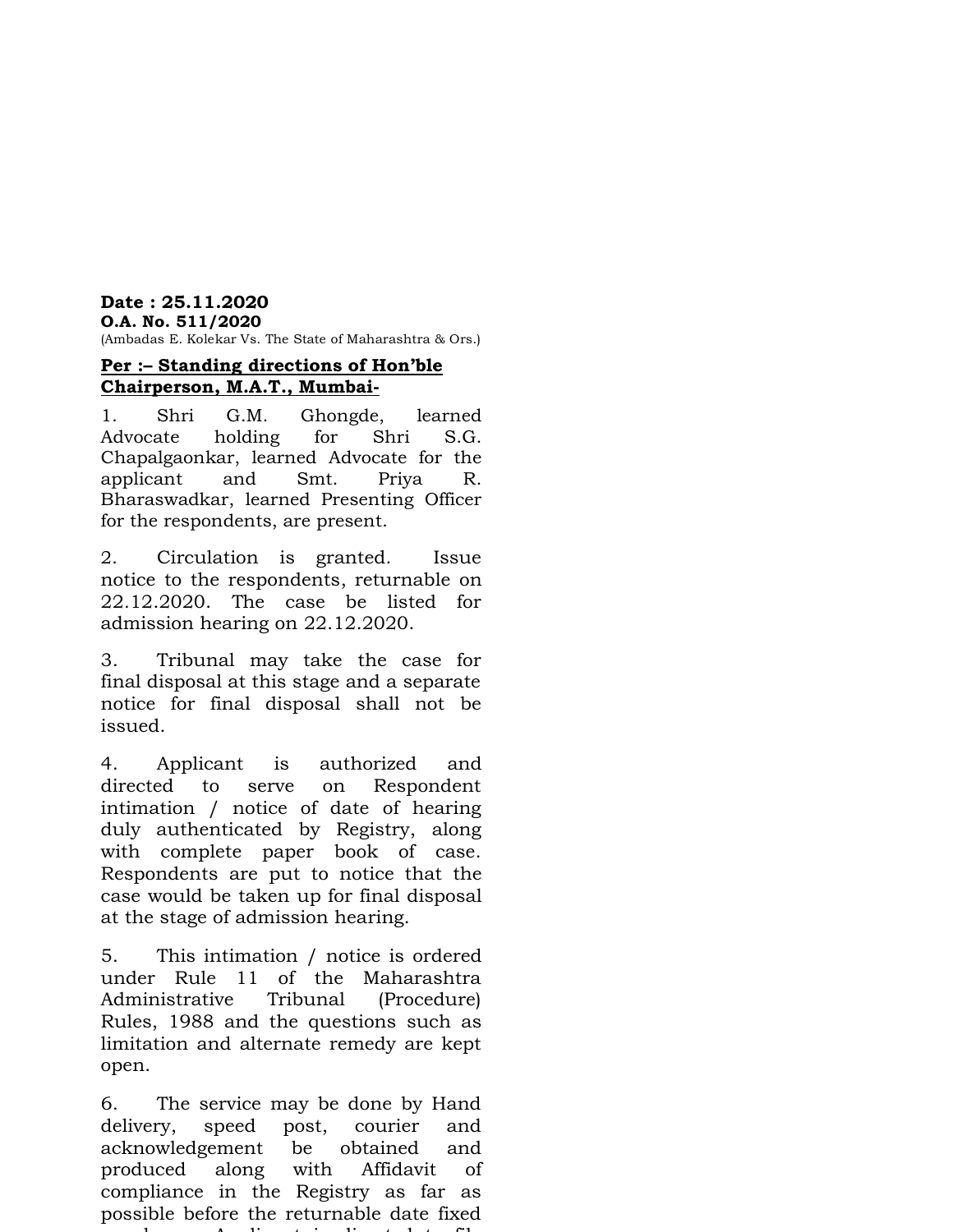# **Date : 25.11.2020 ORIGINAL APPLICATION NO. 167 OF 2020 (Premanand A. Dongre V/s State of Maharashtra & Ors.)**

# **Per :– Standing directions of Hon'ble Chairperson, M.A.T., Mumbai**

1. Shri A.M.Hajare, ld. Advocate for the applicant and Shri M.S.Mahajan, ld. CPO for respondents, are present.

2. Circulation is granted. Issue notices to the respondents, returnable on 28.01.2021. The case be listed for admission hearing on 28.01.2021.

3. Tribunal may take the case for final disposal at this stage and a separate notice for final disposal shall not be issued.

4. Applicant is authorized and directed to serve on Respondent intimation / notice of date of hearing duly authenticated by Registry, along with complete paper book of case. Respondents are put to notice that the case would be taken up for final disposal at the stage of admission hearing.

5. This intimation / notice is ordered under Rule 11 of the Maharashtra Administrative Tribunal (Procedure) Rules, 1988 and the questions such as limitation and alternate remedy are kept open.

6. The service may be done by Hand delivery, speed post, courier and acknowledgement be obtained and produced along with Affidavit of compliance in the Registry as far as possible before the returnable date fixed as above. Applicant is directed to file Affidavit of compliance and notice.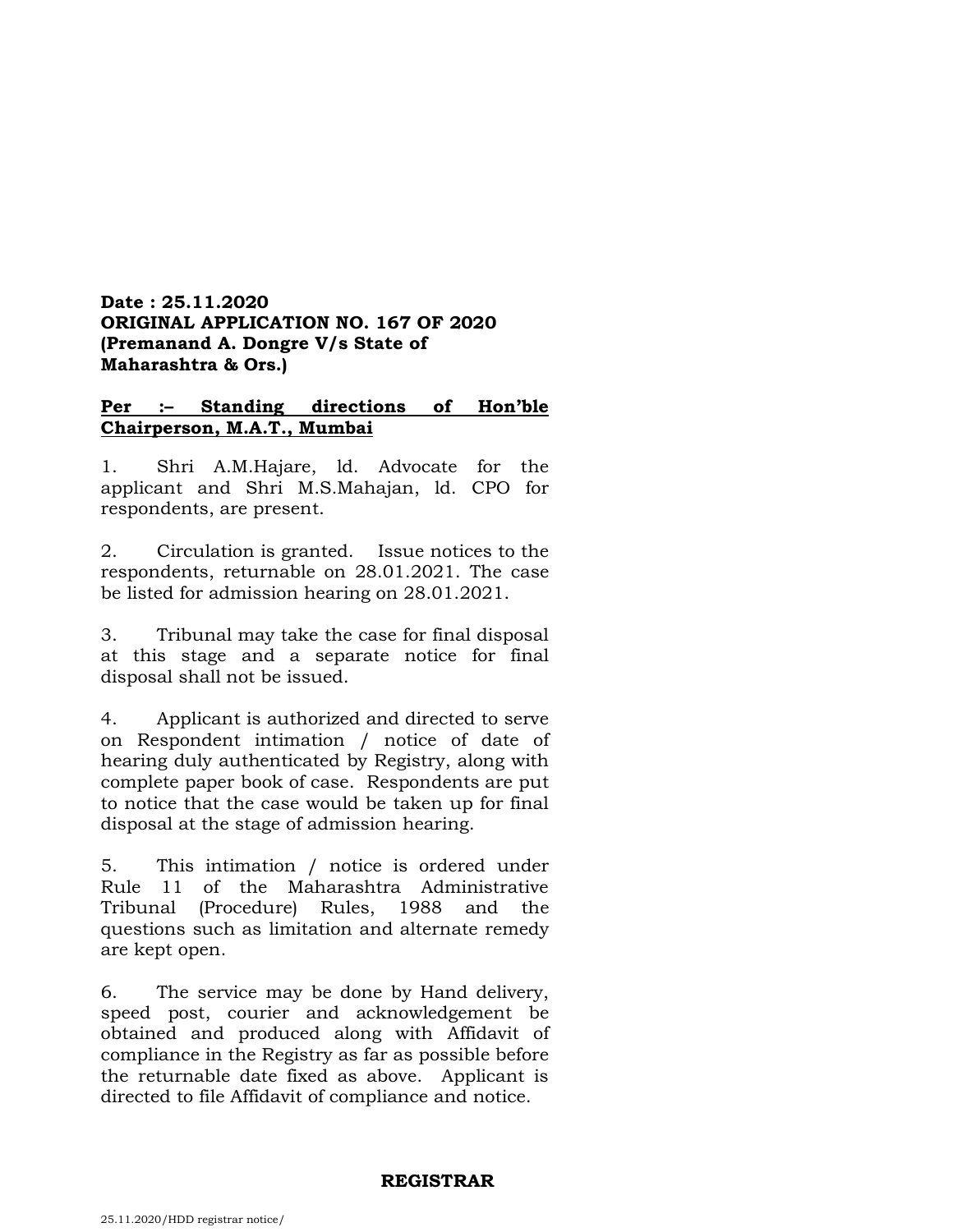# **Date : 25.11.2020 ORIGINAL APPLICATION NO. 168 OF 2020 (Babanrao P. Zod V/s State of Mah. & Ors.)**

# **Per :– Standing directions of Hon'ble Chairperson, M.A.T., Mumbai**

1. Shri A.M. Hajare, ld. Advocate for the applicant and Mrs. Priya R. Bharaswadkar, ld. PO for respondents, are present.

2. Circulation is granted. Issue notices to the respondents, returnable on 28.01.2021. The case be listed for admission hearing on 28.01.2021.

3. Tribunal may take the case for final disposal at this stage and a separate notice for final disposal shall not be issued.

4. Applicant is authorized and directed to serve on Respondent intimation / notice of date of hearing duly authenticated by Registry, along with complete paper book of case. Respondents are put to notice that the case would be taken up for final disposal at the stage of admission hearing.

5. This intimation / notice is ordered under Rule 11 of the Maharashtra Administrative Tribunal (Procedure) Rules, 1988 and the questions such as limitation and alternate remedy are kept open.

6. The service may be done by Hand delivery, speed post, courier and acknowledgement be obtained and produced along with Affidavit of compliance in the Registry as far as possible before the returnable date fixed as above. Applicant is directed to file Affidavit of compliance and notice.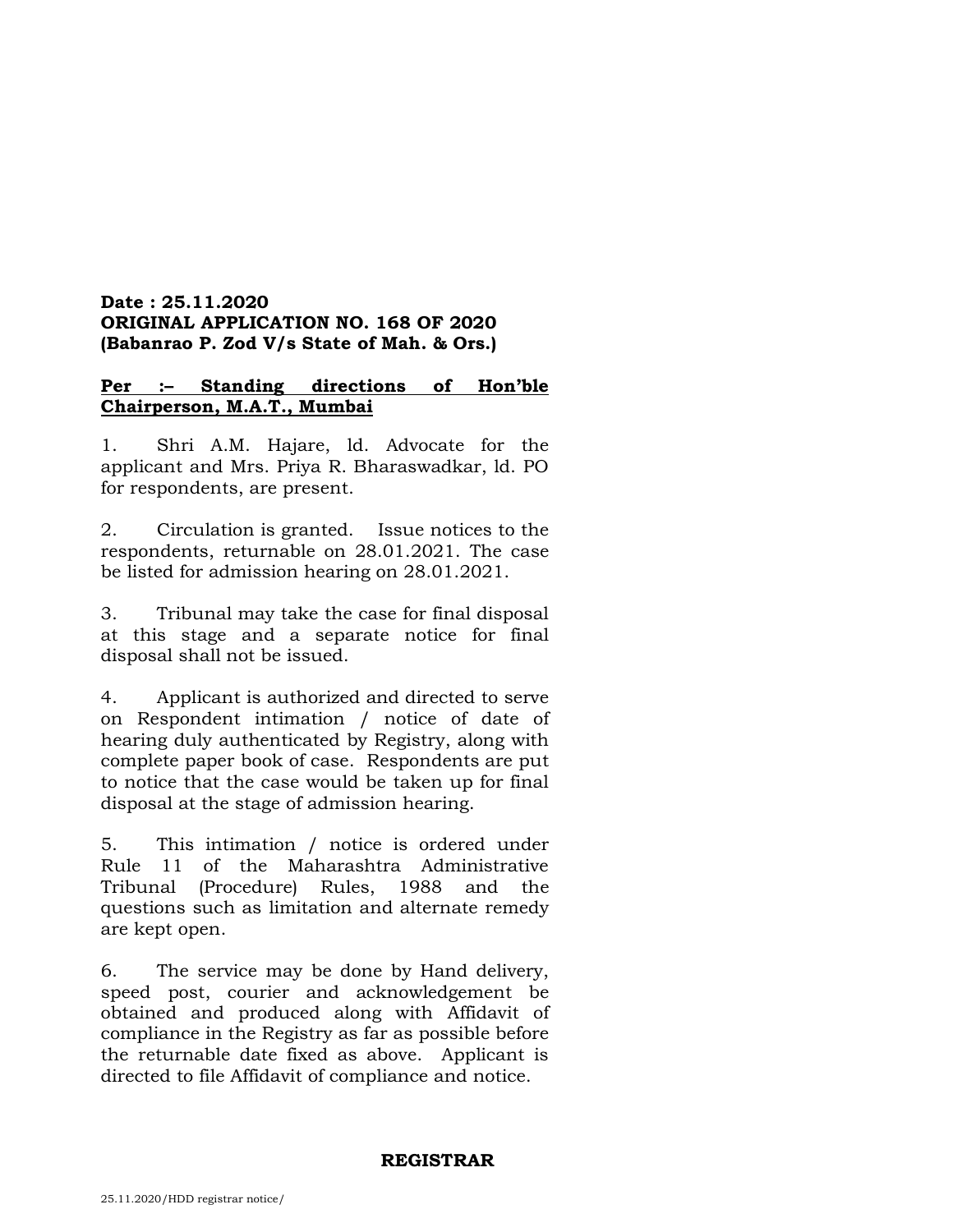### **Date : 25.11.2020 M.A.NO. 188/2020 IN O.A.ST.NO. 487/2020 (Ramling V. Awantkar V/s State of Mah. & Ors.)**

#### **Per :– Standing directions of Hon'ble Chairperson, M.A.T., Mumbai**

1. Shri A.M. Hajare, ld. Advocate for the applicant and Shri S.K. Shirse, ld. PO for respondents, are present.

2. Circulation is granted. Issue notices to the respondents in M.A. No. 188/2020, returnable on 28.01.2021. The case be listed for admission hearing on 28.01.2021.

3. Tribunal may take the case for final disposal at this stage and a separate notice for final disposal shall not be issued.

4. Applicant is authorized and directed to serve on Respondent intimation / notice of date of hearing duly authenticated by Registry, along with complete paper book of case. Respondents are put to notice that the case would be taken up for final disposal at the stage of admission hearing.

5. This intimation / notice is ordered under Rule 11 of the Maharashtra Administrative Tribunal (Procedure) Rules, 1988 and the questions such as limitation and alternate remedy are kept open.

6. The service may be done by Hand delivery, speed post, courier and acknowledgement be obtained and produced along with Affidavit of compliance in the Registry as far as possible before the returnable date fixed as above. Applicant is directed to file Affidavit of compliance and notice.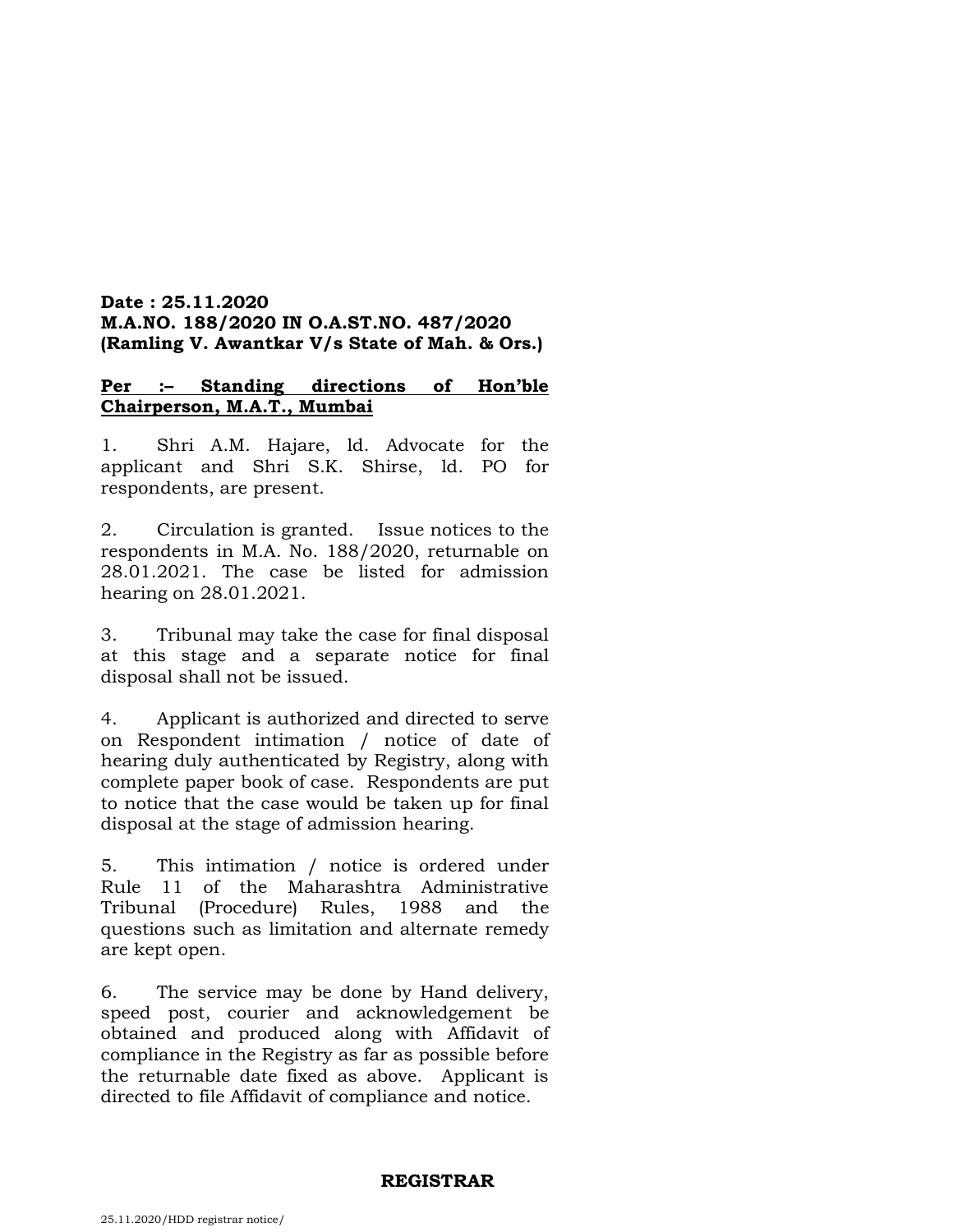### **Date : 25.11.2020 M.A.NO. 187/2020 IN O.A.ST.NO. 485/2020 (Pandit B. Pole V/s State of Mah. & Ors.)**

# **Per :– Standing directions of Hon'ble Chairperson, M.A.T., Mumbai**

1. Shri A.M. Hajare, ld. Advocate for the applicant and Shri M.P. Gude, ld. PO for respondents, are present.

2. Circulation is granted. Issue notices to the respondents in M.A. No. 187/2020, returnable on 28.01.2021. The case be listed for admission hearing on 28.01.2021.

3. Tribunal may take the case for final disposal at this stage and a separate notice for final disposal shall not be issued.

4. Applicant is authorized and directed to serve on Respondent intimation / notice of date of hearing duly authenticated by Registry, along with complete paper book of case. Respondents are put to notice that the case would be taken up for final disposal at the stage of admission hearing.

5. This intimation / notice is ordered under Rule 11 of the Maharashtra Administrative Tribunal (Procedure) Rules, 1988 and the questions such as limitation and alternate remedy are kept open.

6. The service may be done by Hand delivery, speed post, courier and acknowledgement be obtained and produced along with Affidavit of compliance in the Registry as far as possible before the returnable date fixed as above. Applicant is directed to file Affidavit of compliance and notice.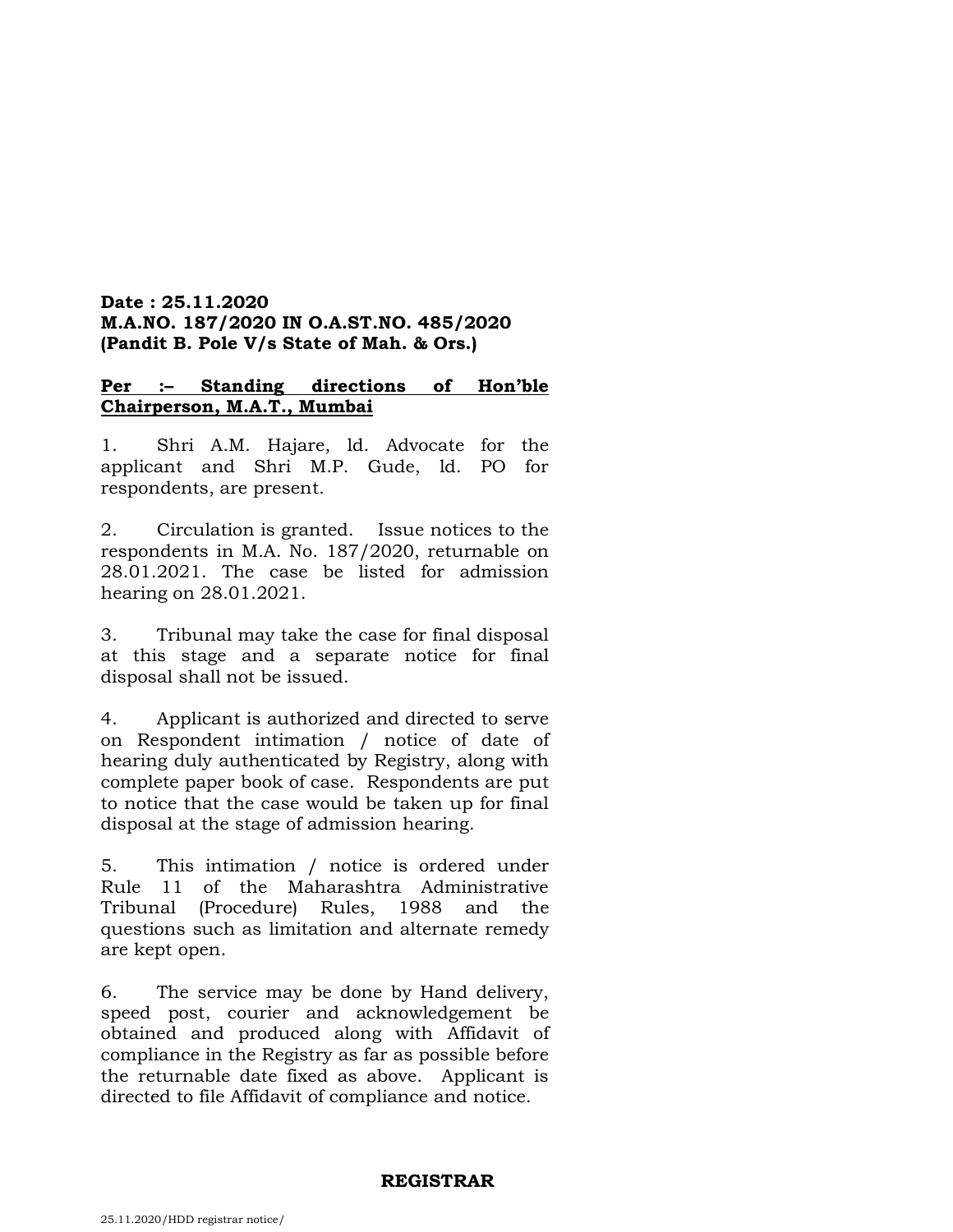### **Date : 25.11.2020 M.A.NO. 186/2020 IN O.A.ST.NO. 483/2020 (Raghunath N. Ghuge V/s State of Mah. & Ors.)**

#### **Per :– Standing directions of Hon'ble Chairperson, M.A.T., Mumbai**

1. Shri A.M. Hajare, ld. Advocate for the applicant and Shri V.R. Bhumkar, ld. PO for respondents, are present.

2. Circulation is granted. Issue notices to the respondents in M.A. No. 186/2020, returnable on 28.01.2021. The case be listed for admission hearing on 28.01.2021.

3. Tribunal may take the case for final disposal at this stage and a separate notice for final disposal shall not be issued.

4. Applicant is authorized and directed to serve on Respondent intimation / notice of date of hearing duly authenticated by Registry, along with complete paper book of case. Respondents are put to notice that the case would be taken up for final disposal at the stage of admission hearing.

5. This intimation / notice is ordered under Rule 11 of the Maharashtra Administrative Tribunal (Procedure) Rules, 1988 and the questions such as limitation and alternate remedy are kept open.

6. The service may be done by Hand delivery, speed post, courier and acknowledgement be obtained and produced along with Affidavit of compliance in the Registry as far as possible before the returnable date fixed as above. Applicant is directed to file Affidavit of compliance and notice.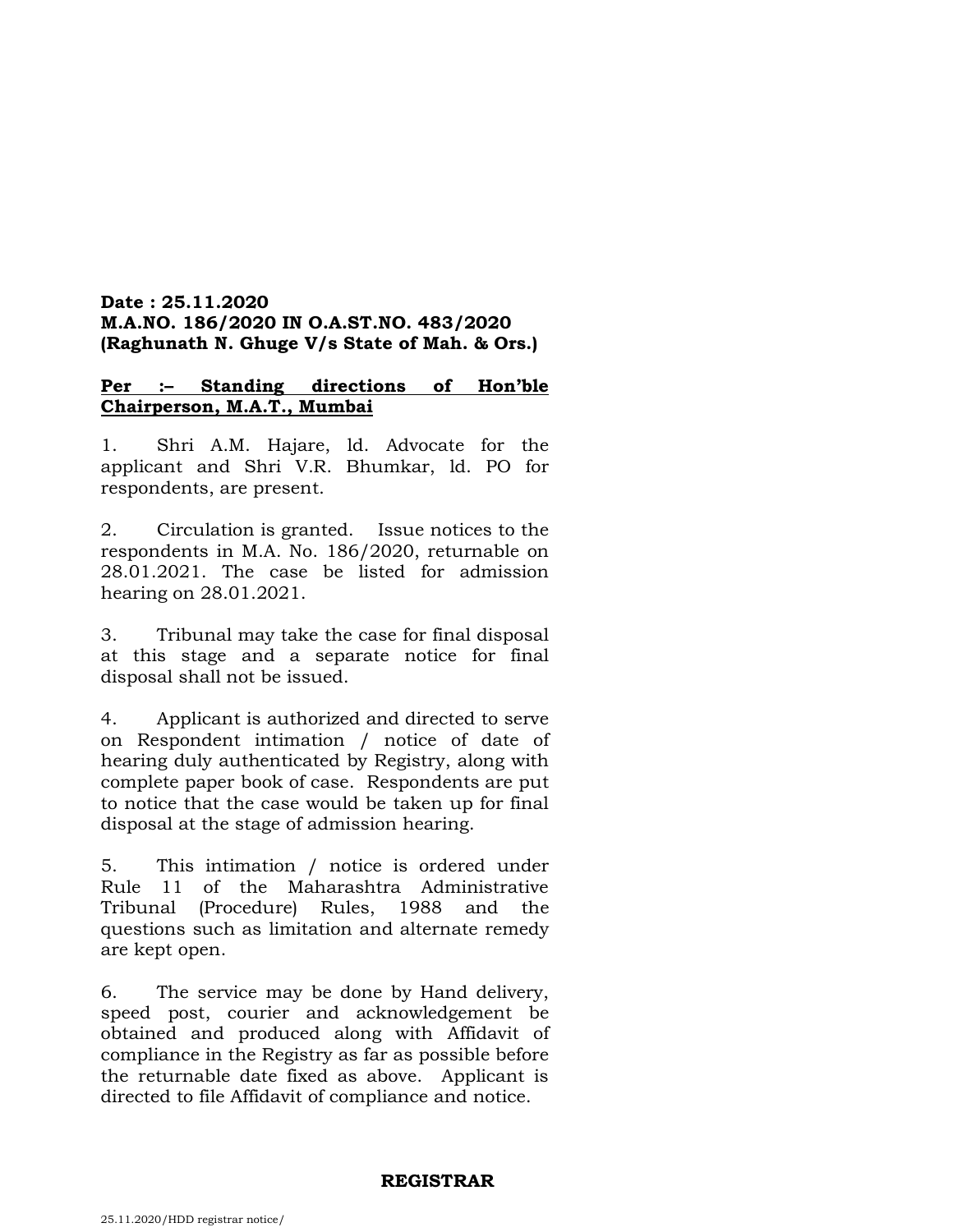### **Date : 25.11.2020 M.A.NO. 185/2020 IN O.A.ST.NO. 481/2020 (Sudhakar B. Kamlakar V/s State of Maharashtra & Ors.)**

# **Per :– Standing directions of Hon'ble Chairperson, M.A.T., Mumbai**

1. Shri A.M. Hajare, ld. Advocate for the applicant and Shri N.U. Yadav, ld. PO for respondents, are present.

2. Circulation is granted. Issue notices to the respondents in M.A. No. 185/2020, returnable on 28.01.2021. The case be listed for admission hearing on 28.01.2021.

3. Tribunal may take the case for final disposal at this stage and a separate notice for final disposal shall not be issued.

4. Applicant is authorized and directed to serve on Respondent intimation / notice of date of hearing duly authenticated by Registry, along with complete paper book of case. Respondents are put to notice that the case would be taken up for final disposal at the stage of admission hearing.

5. This intimation / notice is ordered under Rule 11 of the Maharashtra Administrative Tribunal (Procedure) Rules, 1988 and the questions such as limitation and alternate remedy are kept open.

6. The service may be done by Hand delivery, speed post, courier and acknowledgement be obtained and produced along with Affidavit of compliance in the Registry as far as possible before the returnable date fixed as above. Applicant is directed to file Affidavit of compliance and notice.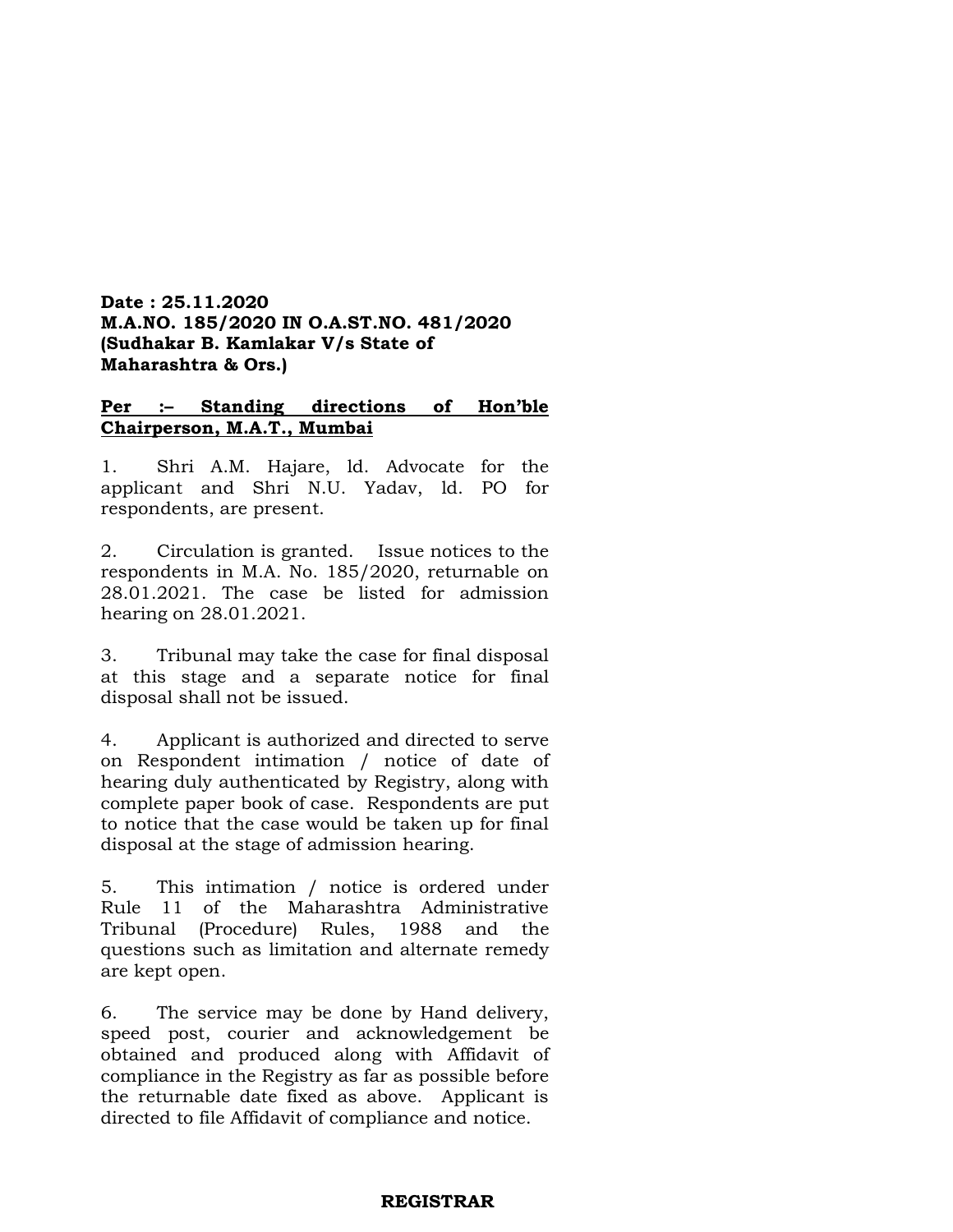# **Date : 25.11.2020 M.A.NO. 184/2020 IN O.A.ST.NO. 479/2020 (Balaji N. Paikwar V/s State of Mah. & Ors.)**

# **Per :– Standing directions of Hon'ble Chairperson, M.A.T., Mumbai**

1. Shri A.M. Hajare, ld. Advocate for the applicant and Shri I.S. Thorat, ld. PO for respondents, are present.

2. Circulation is granted. Issue notices to the respondents in M.A. No. 184/2020, returnable on 28.01.2021. The case be listed for admission hearing on 28.01.2021.

3. Tribunal may take the case for final disposal at this stage and a separate notice for final disposal shall not be issued.

4. Applicant is authorized and directed to serve on Respondent intimation / notice of date of hearing duly authenticated by Registry, along with complete paper book of case. Respondents are put to notice that the case would be taken up for final disposal at the stage of admission hearing.

5. This intimation / notice is ordered under Rule 11 of the Maharashtra Administrative Tribunal (Procedure) Rules, 1988 and the questions such as limitation and alternate remedy are kept open.

6. The service may be done by Hand delivery, speed post, courier and acknowledgement be obtained and produced along with Affidavit of compliance in the Registry as far as possible before the returnable date fixed as above. Applicant is directed to file Affidavit of compliance and notice.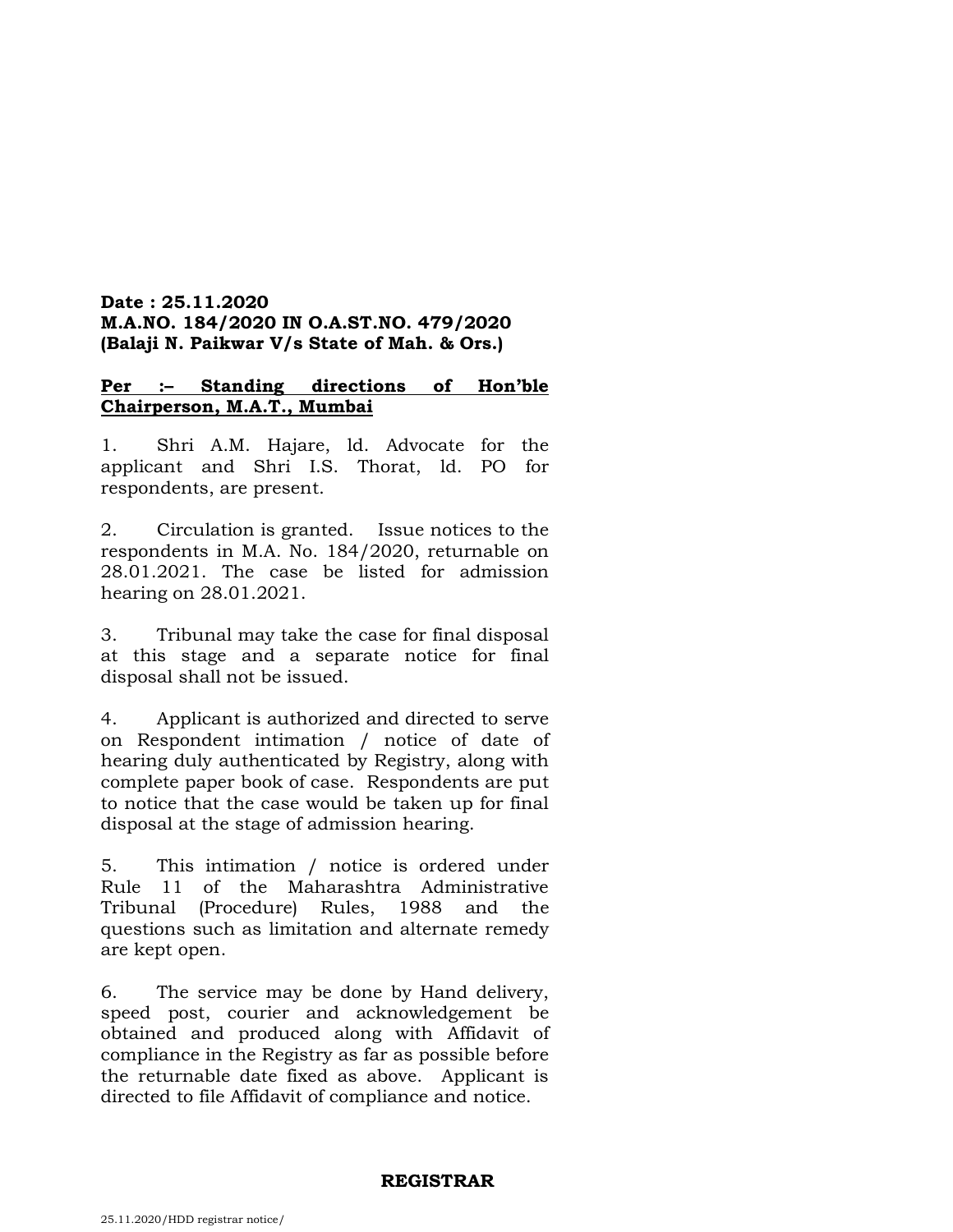# **Date : 25.11.2020 M.A.NO. 183/2020 IN O.A.ST.NO. 477/2020 (Sudhir N. Deulgaonkar V/s State of Maharashtra & Ors.)**

# **Per :– Standing directions of Hon'ble Chairperson, M.A.T., Mumbai**

1. Shri A.M. Hajare, ld. Advocate for the applicant and Mrs. Deepali S. Deshpande, ld. PO for respondents, are present.

2. Circulation is granted. Issue notices to the respondents in M.A. No. 183/2020, returnable on 28.01.2021. The case be listed for admission hearing on 28.01.2021.

3. Tribunal may take the case for final disposal at this stage and a separate notice for final disposal shall not be issued.

4. Applicant is authorized and directed to serve on Respondent intimation / notice of date of hearing duly authenticated by Registry, along with complete paper book of case. Respondents are put to notice that the case would be taken up for final disposal at the stage of admission hearing.

5. This intimation / notice is ordered under Rule 11 of the Maharashtra Administrative Tribunal (Procedure) Rules, 1988 and the questions such as limitation and alternate remedy are kept open.

6. The service may be done by Hand delivery, speed post, courier and acknowledgement be obtained and produced along with Affidavit of compliance in the Registry as far as possible before the returnable date fixed as above. Applicant is directed to file Affidavit of compliance and notice.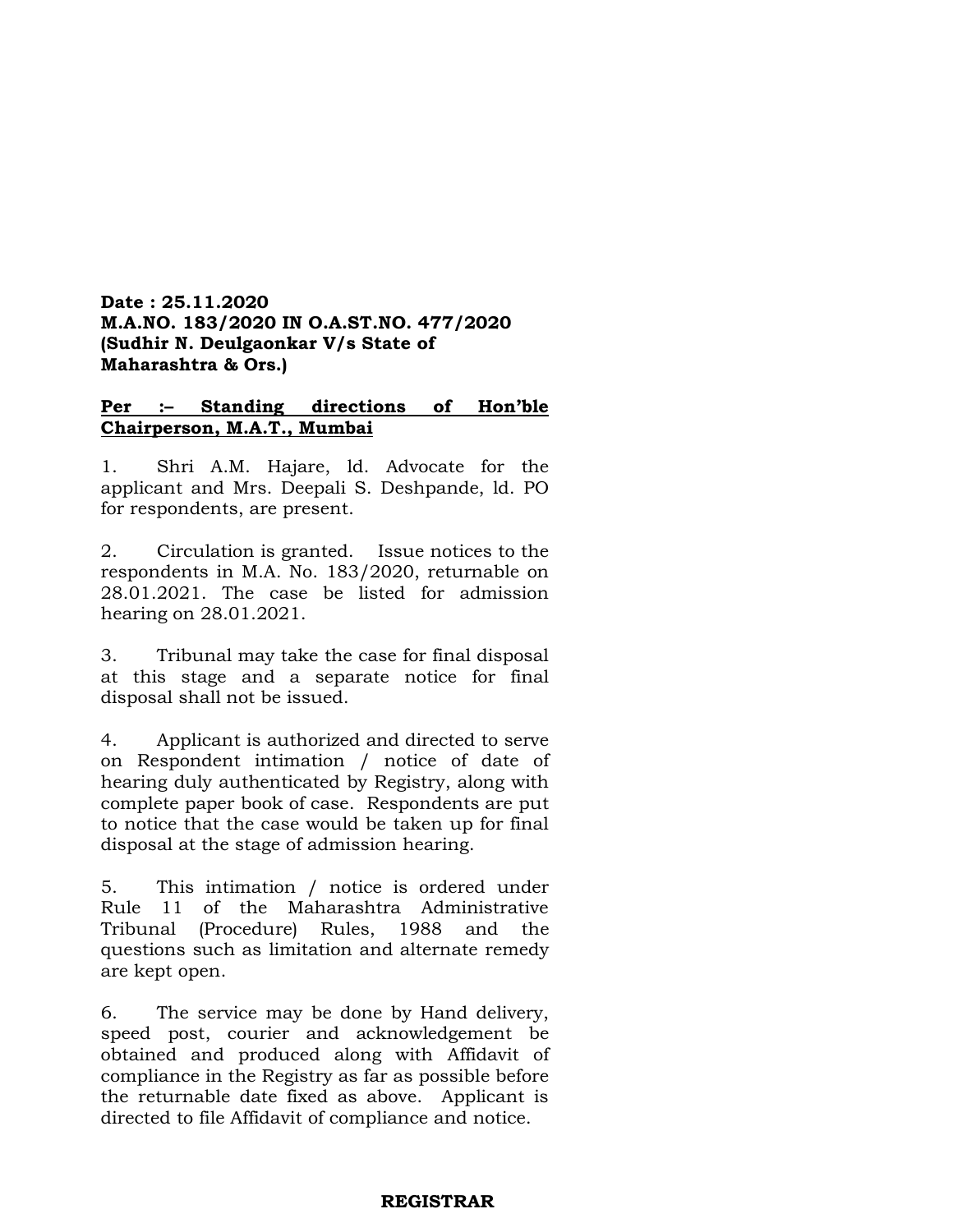# **Date : 25.11.2020 M.A.NO. 198/2020 IN O.A.ST.NO. 667/2020 (Pratibha G. Ahire V/s State of Mah. & Ors.)**

# **Per :– Standing directions of Hon'ble Chairperson, M.A.T., Mumbai**

1. Shri A.M. Hajare, ld. Advocate for the applicant and Smt. Sanjivani Deshmukh-Ghate, ld. PO for respondents, are present.

2. Circulation is granted. Issue notices to the respondents in M.A. No. 198/2020, returnable on 28.01.2021. The case be listed for admission hearing on 28.01.2021.

3. Tribunal may take the case for final disposal at this stage and a separate notice for final disposal shall not be issued.

4. Applicant is authorized and directed to serve on Respondent intimation / notice of date of hearing duly authenticated by Registry, along with complete paper book of case. Respondents are put to notice that the case would be taken up for final disposal at the stage of admission hearing.

5. This intimation / notice is ordered under Rule 11 of the Maharashtra Administrative Tribunal (Procedure) Rules, 1988 and the questions such as limitation and alternate remedy are kept open.

6. The service may be done by Hand delivery, speed post, courier and acknowledgement be obtained and produced along with Affidavit of compliance in the Registry as far as possible before the returnable date fixed as above. Applicant is directed to file Affidavit of compliance and notice.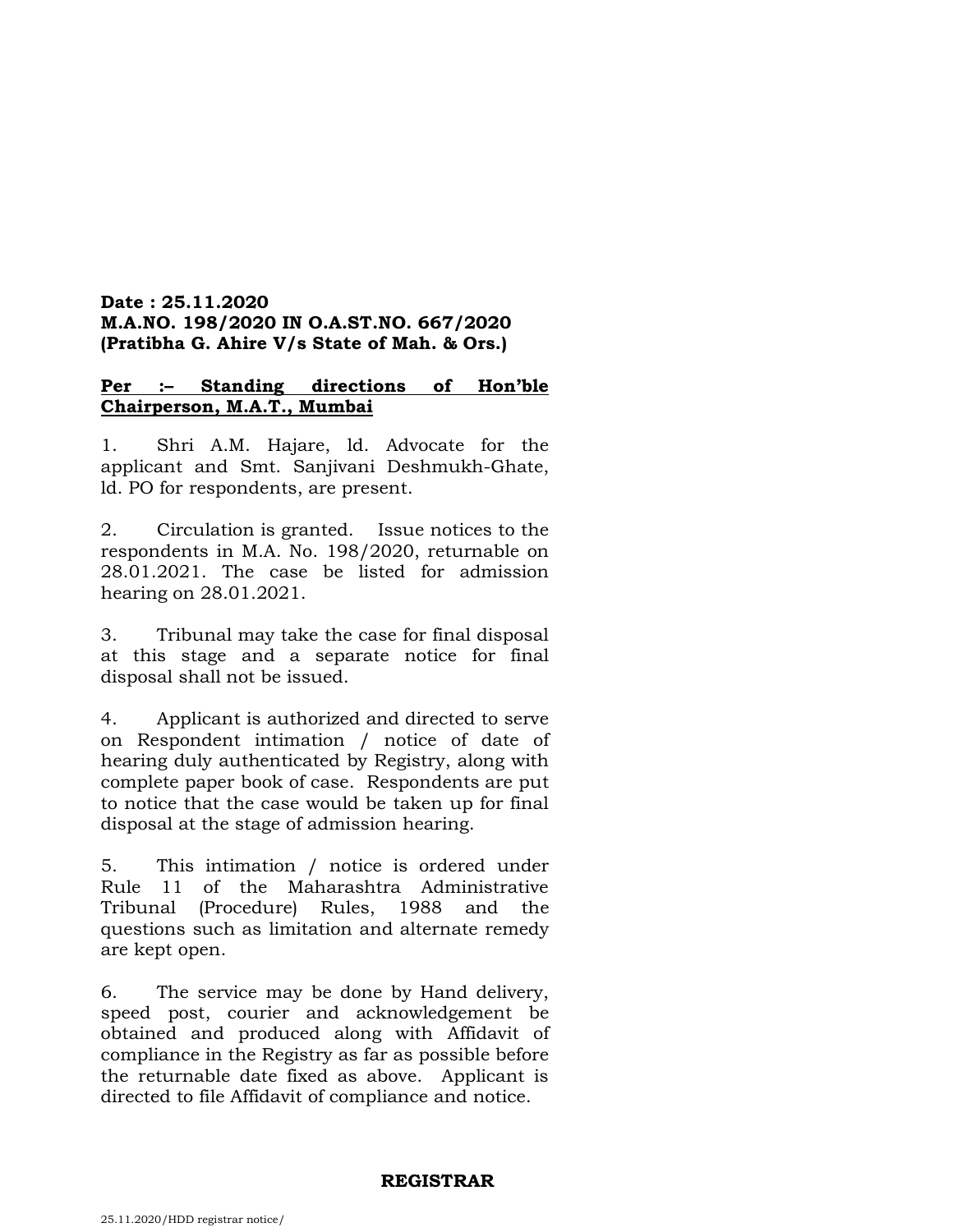# **Date : 25.11.2020 M.A.NO. 207/2020 IN O.A.ST.NO. 497/2020 (Vitthal G. Jadhav V/s State of Mah. & Ors.)**

# **Per :– Standing directions of Hon'ble Chairperson, M.A.T., Mumbai**

1. Shri A.M. Hajare, ld. Advocate for the applicant and Smt. M.S. Patni, ld. PO for respondents, are present.

2. Circulation is granted. Issue notices to the respondents in M.A. No. 207/2020, returnable on 28.01.2021. The case be listed for admission hearing on 28.01.2021.

3. Tribunal may take the case for final disposal at this stage and a separate notice for final disposal shall not be issued.

4. Applicant is authorized and directed to serve on Respondent intimation / notice of date of hearing duly authenticated by Registry, along with complete paper book of case. Respondents are put to notice that the case would be taken up for final disposal at the stage of admission hearing.

5. This intimation / notice is ordered under Rule 11 of the Maharashtra Administrative Tribunal (Procedure) Rules, 1988 and the questions such as limitation and alternate remedy are kept open.

6. The service may be done by Hand delivery, speed post, courier and acknowledgement be obtained and produced along with Affidavit of compliance in the Registry as far as possible before the returnable date fixed as above. Applicant is directed to file Affidavit of compliance and notice.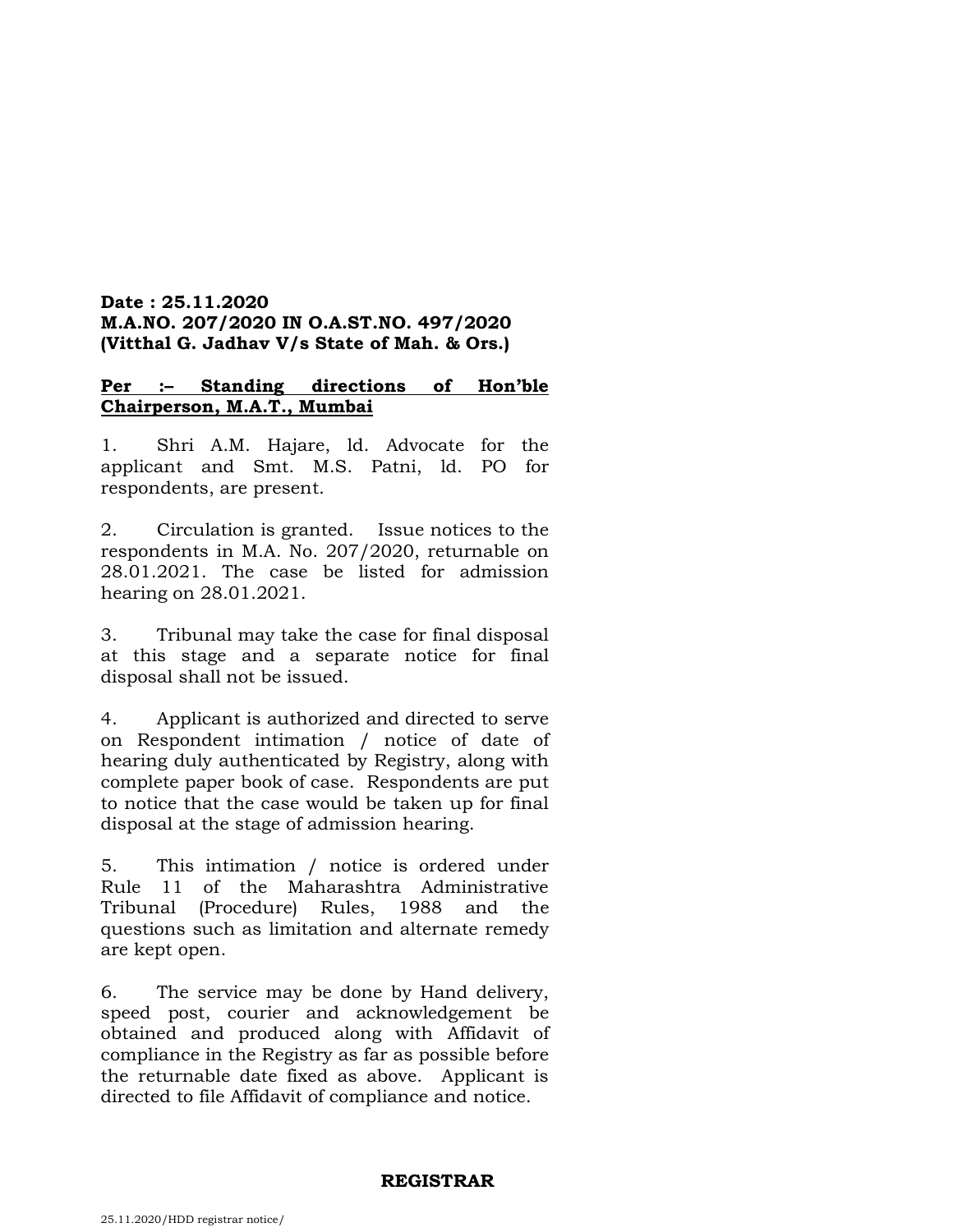# **Date : 25.11.2020 M.A.NO. 192/2020 IN O.A.ST.NO. 495/2020 (Arun P. Gaikwad V/s State of Mah. & Ors.)**

# **Per :– Standing directions of Hon'ble Chairperson, M.A.T., Mumbai**

1. Shri A.M. Hajare, ld. Advocate for the applicant and Shri B.S. Deokar, ld. PO for respondents, are present.

2. Circulation is granted. Issue notices to the respondents in M.A. No. 192/2020, returnable on 28.01.2021. The case be listed for admission hearing on 28.01.2021.

3. Tribunal may take the case for final disposal at this stage and a separate notice for final disposal shall not be issued.

4. Applicant is authorized and directed to serve on Respondent intimation / notice of date of hearing duly authenticated by Registry, along with complete paper book of case. Respondents are put to notice that the case would be taken up for final disposal at the stage of admission hearing.

5. This intimation / notice is ordered under Rule 11 of the Maharashtra Administrative Tribunal (Procedure) Rules, 1988 and the questions such as limitation and alternate remedy are kept open.

6. The service may be done by Hand delivery, speed post, courier and acknowledgement be obtained and produced along with Affidavit of compliance in the Registry as far as possible before the returnable date fixed as above. Applicant is directed to file Affidavit of compliance and notice.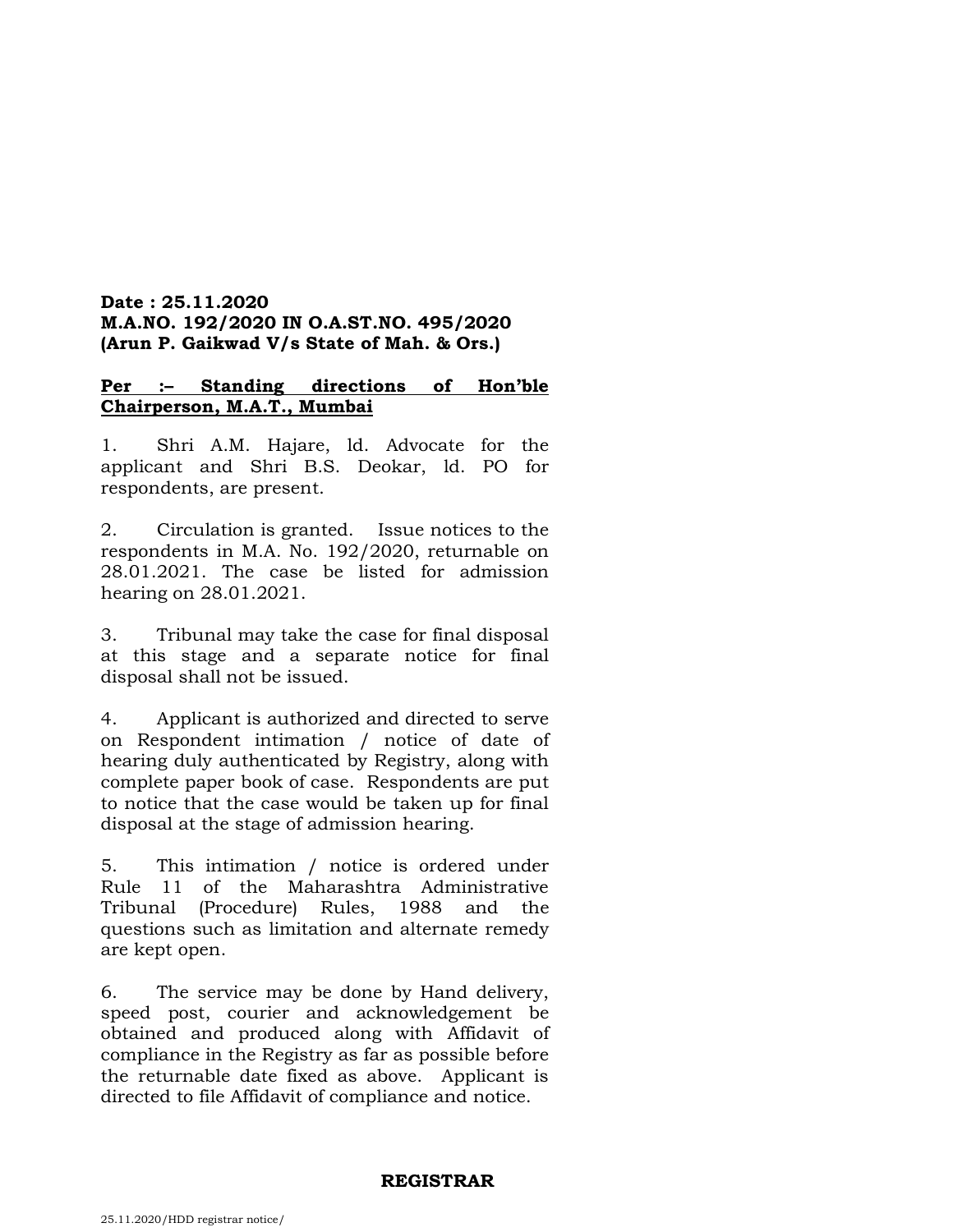# **Date : 25.11.2020 M.A.NO. 191/2020 IN O.A.ST.NO. 493/2020 (Ashok K. Pund V/s State of Mah. & Ors.)**

# **Per :– Standing directions of Hon'ble Chairperson, M.A.T., Mumbai**

1. Shri A.M. Hajare, ld. Advocate for the applicant and Shri D.R. Patil, ld. PO for respondents, are present.

2. Circulation is granted. Issue notices to the respondents in M.A. No. 191/2020, returnable on 28.01.2021. The case be listed for admission hearing on 28.01.2021.

3. Tribunal may take the case for final disposal at this stage and a separate notice for final disposal shall not be issued.

4. Applicant is authorized and directed to serve on Respondent intimation / notice of date of hearing duly authenticated by Registry, along with complete paper book of case. Respondents are put to notice that the case would be taken up for final disposal at the stage of admission hearing.

5. This intimation / notice is ordered under Rule 11 of the Maharashtra Administrative Tribunal (Procedure) Rules, 1988 and the questions such as limitation and alternate remedy are kept open.

6. The service may be done by Hand delivery, speed post, courier and acknowledgement be obtained and produced along with Affidavit of compliance in the Registry as far as possible before the returnable date fixed as above. Applicant is directed to file Affidavit of compliance and notice.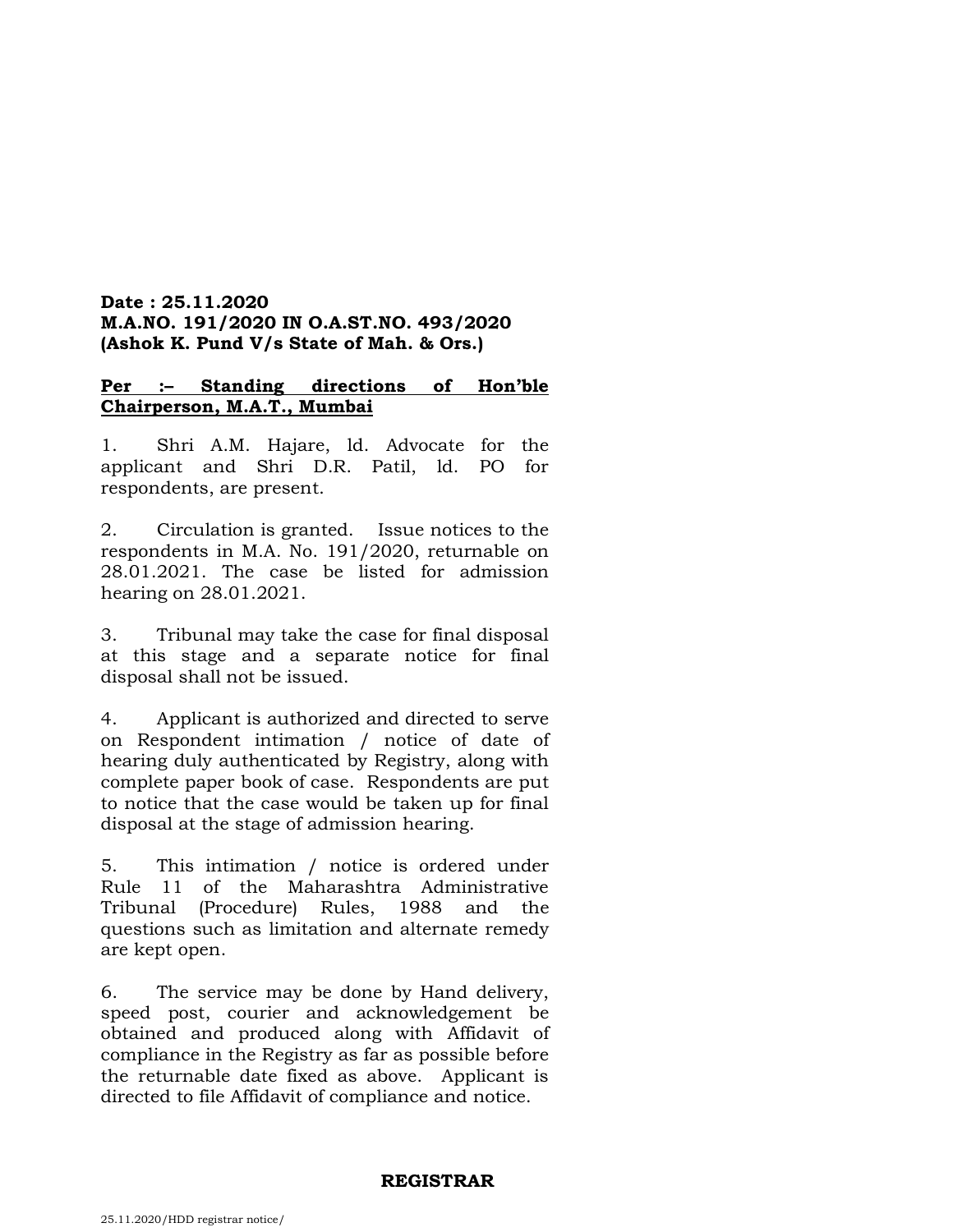### **Date : 25.11.2020 M.A.NO. 190/2020 IN O.A.ST.NO. 491/2020 (Ramesh K. Joshi V/s State of Mah. & Ors.)**

# **Per :– Standing directions of Hon'ble Chairperson, M.A.T., Mumbai**

1. Shri A.M. Hajare, ld. Advocate for the applicant and Shri M.S. Mahajan, ld. CPO for respondents, are present.

2. Circulation is granted. Issue notices to the respondents in M.A. No. 190/2020, returnable on 28.01.2021. The case be listed for admission hearing on 28.01.2021.

3. Tribunal may take the case for final disposal at this stage and a separate notice for final disposal shall not be issued.

4. Applicant is authorized and directed to serve on Respondent intimation / notice of date of hearing duly authenticated by Registry, along with complete paper book of case. Respondents are put to notice that the case would be taken up for final disposal at the stage of admission hearing.

5. This intimation / notice is ordered under Rule 11 of the Maharashtra Administrative Tribunal (Procedure) Rules, 1988 and the questions such as limitation and alternate remedy are kept open.

6. The service may be done by Hand delivery, speed post, courier and acknowledgement be obtained and produced along with Affidavit of compliance in the Registry as far as possible before the returnable date fixed as above. Applicant is directed to file Affidavit of compliance and notice.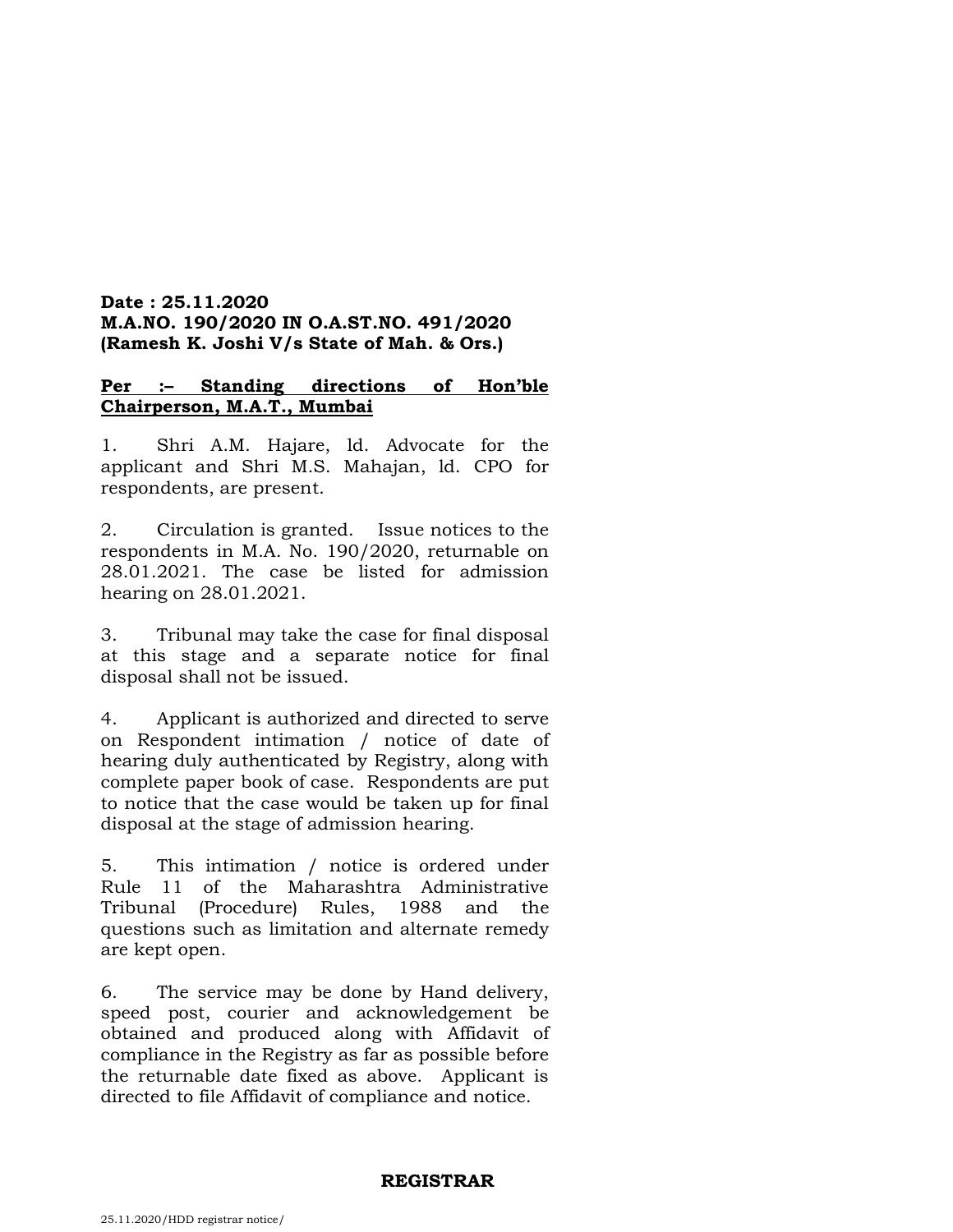# **Date : 25.11.2020 M.A.NO. 189/2020 IN O.A.ST.NO. 489/2020 (Subhash P. Jaikar V/s State of Mah. & Ors.)**

# **Per :– Standing directions of Hon'ble Chairperson, M.A.T., Mumbai**

1. Shri A.M. Hajare, ld. Advocate for the applicant and Mrs. Priya R. Bharaswadkar, ld. PO for respondents, are present.

2. Circulation is granted. Issue notices to the respondents in M.A. No. 189/2020, returnable on 28.01.2021. The case be listed for admission hearing on 28.01.2021.

3. Tribunal may take the case for final disposal at this stage and a separate notice for final disposal shall not be issued.

4. Applicant is authorized and directed to serve on Respondent intimation / notice of date of hearing duly authenticated by Registry, along with complete paper book of case. Respondents are put to notice that the case would be taken up for final disposal at the stage of admission hearing.

5. This intimation / notice is ordered under Rule 11 of the Maharashtra Administrative Tribunal (Procedure) Rules, 1988 and the questions such as limitation and alternate remedy are kept open.

6. The service may be done by Hand delivery, speed post, courier and acknowledgement be obtained and produced along with Affidavit of compliance in the Registry as far as possible before the returnable date fixed as above. Applicant is directed to file Affidavit of compliance and notice.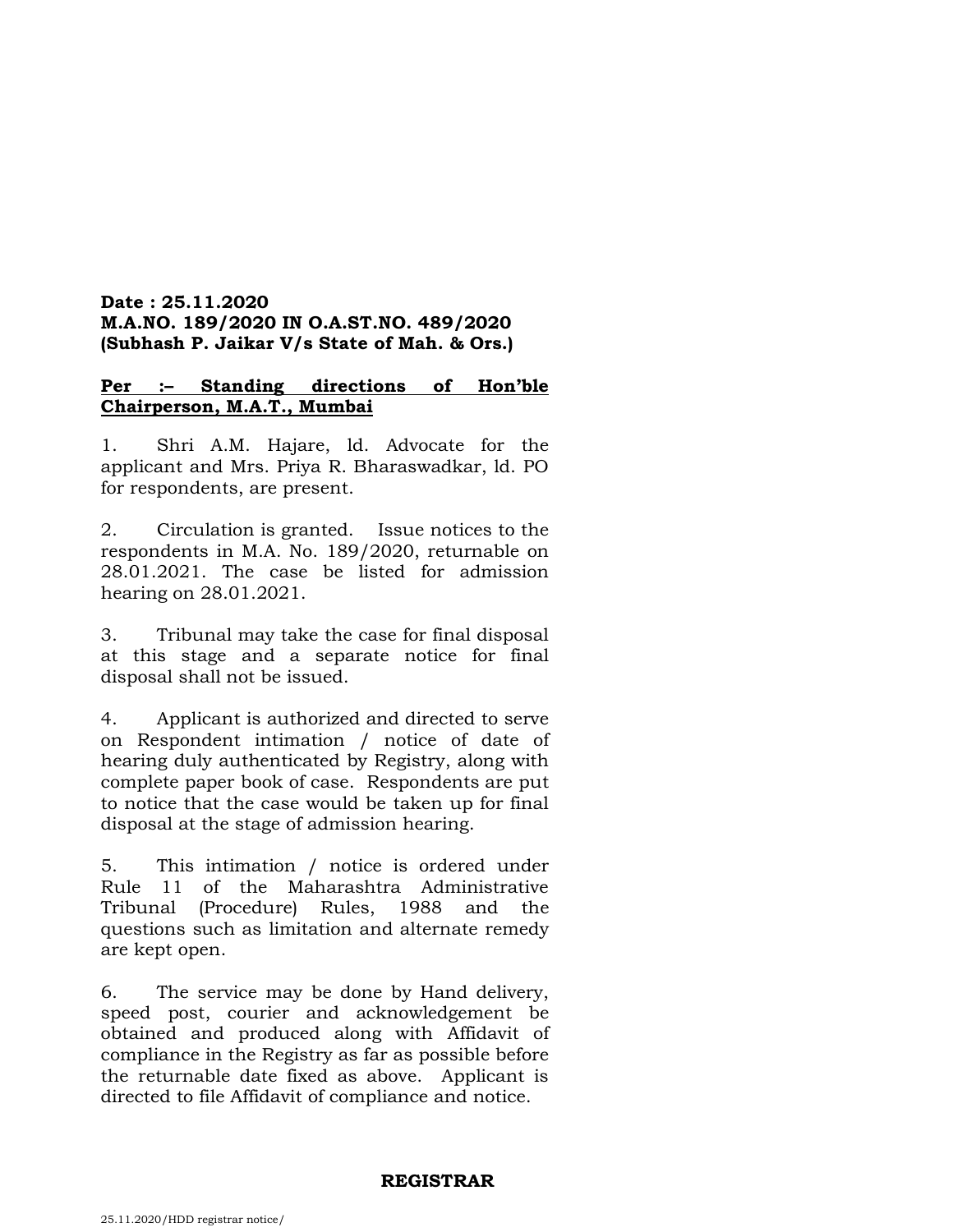# **Date : 25.11.2020 M.A.NO. 197/2020 IN O.A.ST.NO. 537/2020 (Ashok B. Johare V/s State of Mah. & Ors.)**

# **Per :– Standing directions of Hon'ble Chairperson, M.A.T., Mumbai**

1. Shri A.M. Hajare, ld. Advocate for the applicant and Shri S.K. Shirse, ld. PO for respondents, are present.

2. Circulation is granted. Issue notices to the respondents in M.A. No. 197/2020, returnable on 28.01.2021. The case be listed for admission hearing on 28.01.2021.

3. Tribunal may take the case for final disposal at this stage and a separate notice for final disposal shall not be issued.

4. Applicant is authorized and directed to serve on Respondent intimation / notice of date of hearing duly authenticated by Registry, along with complete paper book of case. Respondents are put to notice that the case would be taken up for final disposal at the stage of admission hearing.

5. This intimation / notice is ordered under Rule 11 of the Maharashtra Administrative Tribunal (Procedure) Rules, 1988 and the questions such as limitation and alternate remedy are kept open.

6. The service may be done by Hand delivery, speed post, courier and acknowledgement be obtained and produced along with Affidavit of compliance in the Registry as far as possible before the returnable date fixed as above. Applicant is directed to file Affidavit of compliance and notice.